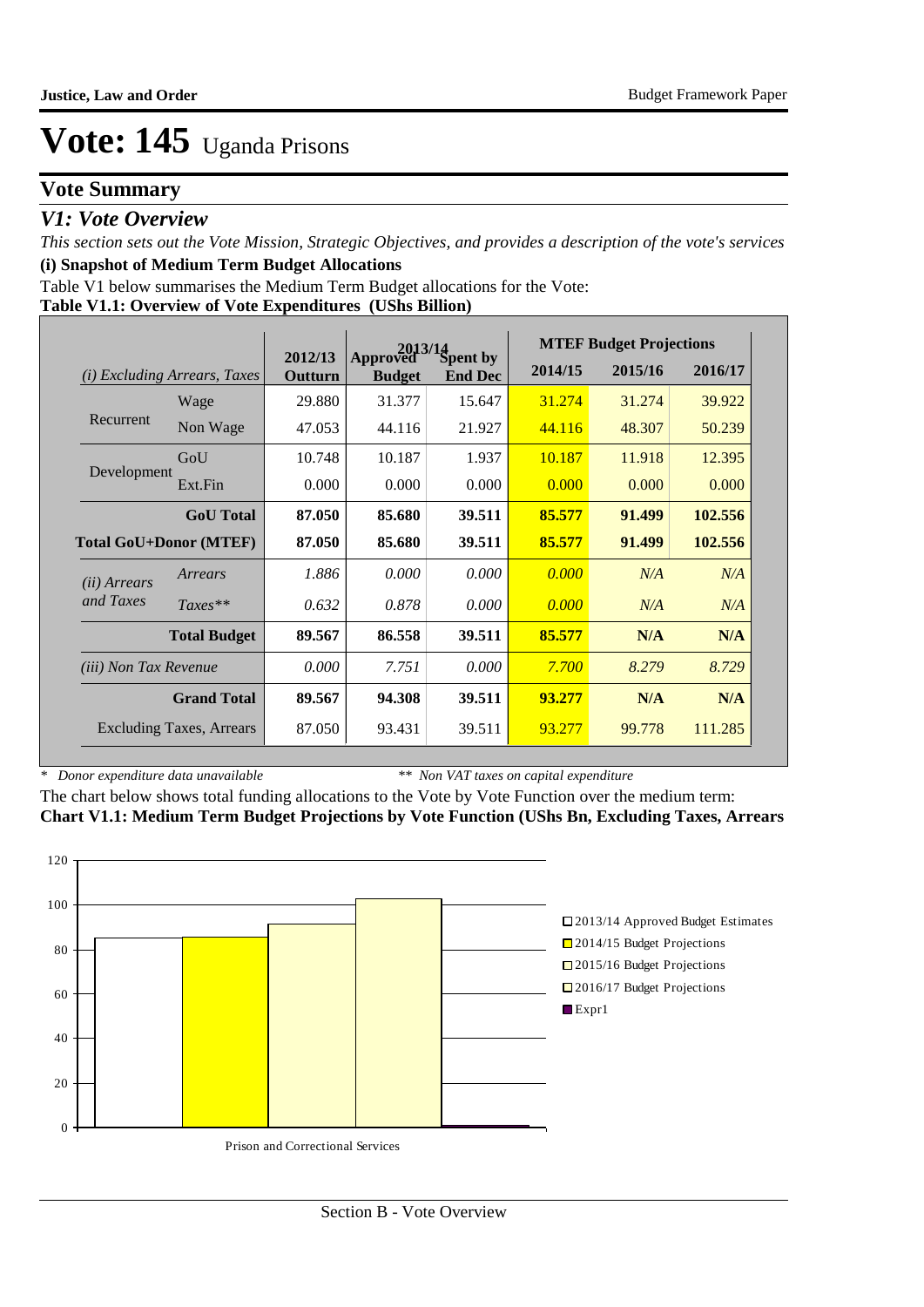### **Vote Summary**

#### **(ii) Vote Mission Statement**

The Vote's Mission Statement is:

*To contribute to the protection and development of society by providing safe, secure and humane custody of prisoners while placing human rights at the centre of their correctional programmes.*

#### **(iii) Vote Outputs which Contribute to Priority Sector Outcomes**

The table below sets out the vote functions and outputs delivered by the vote which the sector considers as contributing most to priority sector outcomes.

| <b>Sector Outcome 1:</b>                                                                           | <b>Sector Outcome 2:</b>                                                    | <b>Sector Outcome 3:</b><br>Observance of Human rights and<br>accountability promoted |  |  |  |
|----------------------------------------------------------------------------------------------------|-----------------------------------------------------------------------------|---------------------------------------------------------------------------------------|--|--|--|
| <b>Strenghtened legal and policy</b><br>frameworks for JLOS operations and<br>national development | Access to JLOS services particularly for<br>the vulnerable persons enhanced |                                                                                       |  |  |  |
| <b>Vote Function: 1257 Prison and Correctional Services</b>                                        |                                                                             |                                                                                       |  |  |  |
| <b>Outputs Contributing to Outcome 1:</b>                                                          | <b>Outputs Contributing to Outcome 2:</b>                                   | <b>Outputs Contributing to Outcome 3:</b>                                             |  |  |  |
| None                                                                                               | <b>Outputs Provided</b>                                                     | <b>Outputs Provided</b>                                                               |  |  |  |
|                                                                                                    | 125705 Prisons Management                                                   | 125701 Rehabilitation $&$ re-integration of                                           |  |  |  |
|                                                                                                    | Capital Purchases                                                           | offenders                                                                             |  |  |  |
|                                                                                                    | 125780 Construction and Rehabilitation of<br>Prisons                        |                                                                                       |  |  |  |

#### **Table V1.2: Sector Outcomes, Vote Functions and Key Outputs**

### *V2: Past Vote Performance and Medium Term Plans*

*This section describes past and future vote performance, in terms of key vote outputs and plans to address sector policy implementation issues.* 

#### **(i) Past and Future Planned Vote Outputs**

*2012/13 Performance*

In the FY 2012/2013, the following performance was registered at both output and outcome levels AT OUTCOME LEVEL

1) A daily average of 35,565 prisoners looked after (provided with basic necessities of life like food, beddings, clothes, and medical care among others)

2) Mortality rate among prisoners reduced from 1.5/1,000 to 1/1,000 held prisoners

3) Congestion levels increased from 231% to 251% due to increase in prisoners' population from a daily average of 32,967 prisoners (FY2011/2012) 35,565 prisoners (FY2012/2013) that did not correspond with increase in holding capacity. Holding capacity increased by 2.4%

4) Escape rate reduced from 9.5 to 8.4 per 1,000 held prisoners.

5) Prisons farm production contributed 30% of maize feeding requirements

6) Remand population increased from 52.4% to 54.5% of prisoners' population

7) The custodial staff to prisoner ratio reduced from 1:6 to 1:6.7 to increase in prisoner population growth rate of 6.1% and the high annual staff attrition of 223 (3.2%)

8) Prisoners' average length of stay on remand for capital offenders was maintained at 11.4 months and reduced from 4.4 months to 3 months for petty offenders. A daily average of 1,090 prisoners produced to 213 courts countrywide.

9) Rate of recidivism reduced from approximately 28.7% to 26.7%. However, this was not informed by use of biometric technology.

11) Produced the Prisons Strategic Investment Plan (SIP III)-FY2012/2013 to FY2016/2017 to guide investment and development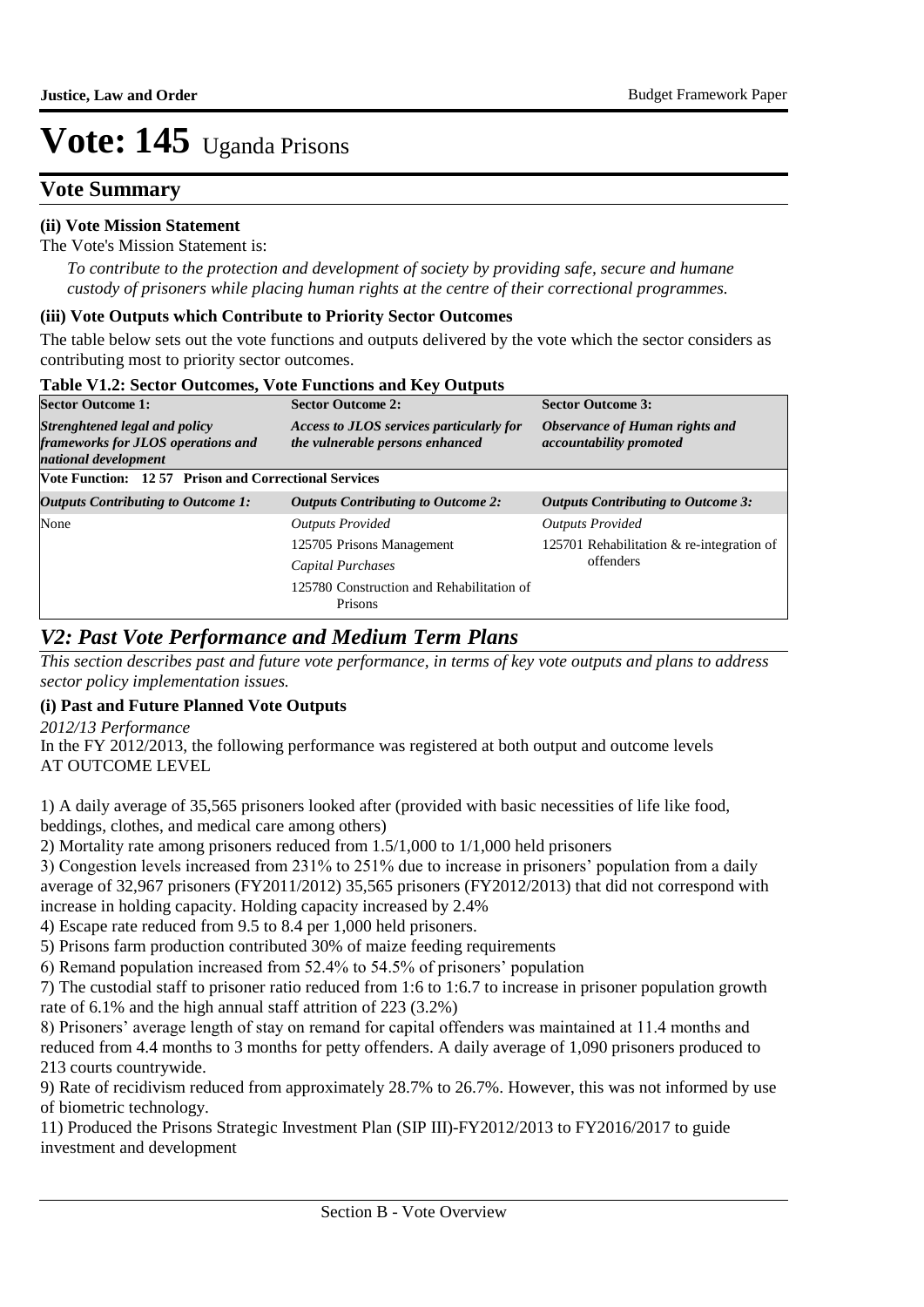### **Vote Summary**

AT OUTPUT LEVEL

a) Rehabilitation and reintegration of offenders

1) Policy framework for enhancing entrepreneurship skills developed-under 10th EDF support

2) Tororo and Fortportal prisons equipped with carpentry machine-under 10 the EDF support

3) 15,607 prisoners received rehabilitative guidance and counselling services to cope with imprisonment;

inmates' skills training manuals in farming and guidance and counselling were developed

4) 1,500 inmates undergoing formal education programme; 302 inmates sat for UNEB exams (PLE-118(101 passed), UCE-46(31 passed), UACE-38(29 passed with a minimum of 2 principal passes), other

certificates-50, Diplomas-50.)

5) 87 inmates were trade tested and passed

b) Prisoners and staff welfare

- Constructed water borne toilets in 20 selected prisons reducing the number of prisons with 'Night Soil Bucket System to 128

- Reconstructed water and sanitation system at Tororo prison.
- -Constructed 32 low cost housing units at Luzira.
- Renovated of staff quarters at Moroto prison.
- Provided uniforms to 10,120 prisoners.
- -Provided uniform to 7,000 uniformed staff.
- -547 staff with HIV supported with nutritional supplements
- c) Prisons management

-Technical proposal for maize seed production and processing submitted to MoFPED

- -48 tractor operators trained in farm machinery management
- -31 drivers trained
- -28 staff trained in counter terrorism, intelligence and information gathering
- -Refresher course for 54 chief warders conducted

-300 Former LAP staff and 101 middle level officers trained in human rights observance – 10th EDF support

- -8 bulls procured for Patiko,Adjumani and Mutukula Prisons.
- -4,427 acres planted with maize and produced worth

- 100 acres of land planted with coronal eucalyptus trees; 37 acres planted with fruits (Oranges-17, mangoes-18, Pineaples-2)

-10 ox-ploughs purchased for 5 stations (Aleptong, Amuria, Selere, Ngora and Amolatar) to enhance farm production and reduce prisoners working hours

- Constructed 9 maize cribs at Isimba, Amita, Ibuga and Ruimi. Increased storage capacity by 1000 bags
- Renovated 2 clinical laboratories at Ruimi & Jinja main prisons.
- Prisons Band equipment procured
- -07 pick-ups, 03 buses and 03 Lorries for delivery of prisoners to courts procured.
- CCTV cameras installed at Kigo Prison to enhance security
- -03 Motorcycles for welfare and rehabilitation activities procured
- Boiler for Upper prison procured and installed.

Construction and rehabilitation of prisons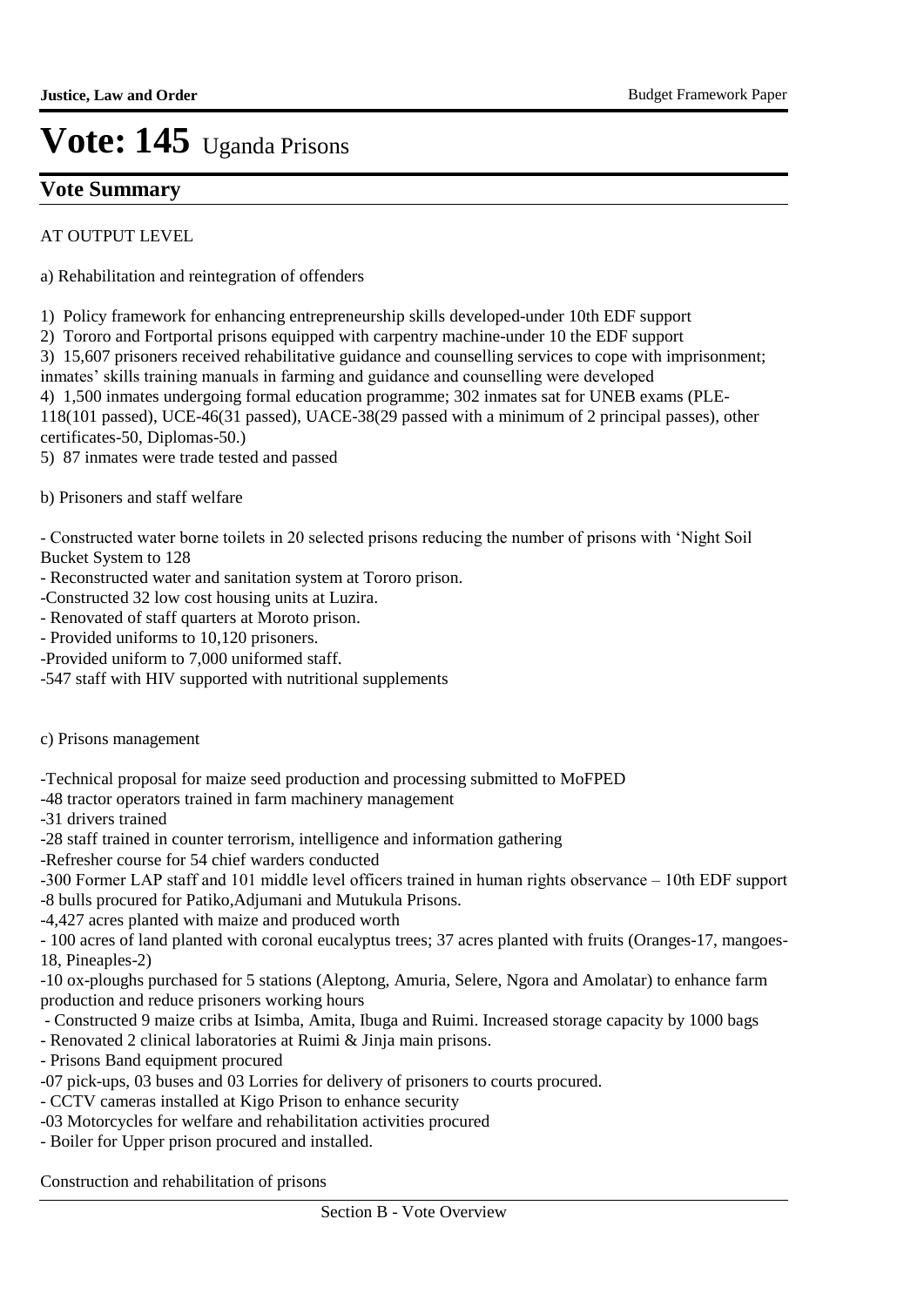### **Vote Summary**

-Expanded/Renovated of Gulu Prison. Reconstruction of Namalu Rehabilitation centre completed-works in defects laibility Renovation and expansion of Mbarara main prison on going (staff houses at roofing stage, administration block at foundation level, chain link fence in final stages) Construction of low cost staff houses at Mbarara and Nakasongola in final stages (roofing and plastering). Reconstruction of a sanitation system at Tororo prison in final stages Fencing of kapchorwa prison in final stages of completion Construction of a twin-ward of 100 prisoners capacity at Ruimi prison farm completed Construction of Bushenyi prison completed Construction of Kapchorwa prison completed Reconstruction of Patiko Phase II completed Fencing of M/Bay prison completed. Construction of a ward and fencing at Dokolo Completed Construction of new Pader prisons completed Completion of Kitalya PhaseII at final stages Completion of Moroto prisons at final stages Construction of a showroom at Lugogo completed Construction of Nebbi prison (administration block and staff houses) ongoing Construction of Oyam Prison Completed

#### *Preliminary 2013/14 Performance*

For FY2013/2014, the following has so far been achieved at both output and outcome levels;

#### AT OUTCOME LEVEL

A daily average of 38,332 prisoners looked after through provision of basic neccesities like food,beddings,clothes and medical care, among others.

Escape rate is expected to reduce from 9.5 to 8.4 per 1,000 held prisoners(Escape rate is measured annually) Congestion levels increased from 238% to 259% as of september 2013

Rate of recidivism maintained at 26.8% (Indicators on recidivism are measured annually)

Mortality rate among prisoners is expected to reduce from from 1.5/1,000 to 1/1,000 held prisoners (Mortality rate is measured annually)

A daily average of 781 prisoners produced to 213 courts spread country wide

Remand population proportion increased from 54.5% to 55.9%

#### **Table V2.1: Past and 201/12 Key Vote Outputs\***

| <i>Vote, Vote Function</i><br><b>Key Output</b> | <b>Approved Budget and</b><br><b>Planned outputs</b>                                                                                                                                                     | 2013/14<br><b>Proposed Budget and</b><br><b>Spending and Outputs</b><br><b>Planned Outputs</b><br><b>Achieved by End Dec</b>                                                                                                                                                               |                                                                                                                                                                                                                                  |
|-------------------------------------------------|----------------------------------------------------------------------------------------------------------------------------------------------------------------------------------------------------------|--------------------------------------------------------------------------------------------------------------------------------------------------------------------------------------------------------------------------------------------------------------------------------------------|----------------------------------------------------------------------------------------------------------------------------------------------------------------------------------------------------------------------------------|
| Vote: 145 Uganda Prisons                        |                                                                                                                                                                                                          |                                                                                                                                                                                                                                                                                            |                                                                                                                                                                                                                                  |
|                                                 | <b>Vote Function: 1257 Prison and Correctional Services</b>                                                                                                                                              |                                                                                                                                                                                                                                                                                            |                                                                                                                                                                                                                                  |
| <b>Output: 125701</b>                           | Rehabilitation & re-integration of offenders                                                                                                                                                             |                                                                                                                                                                                                                                                                                            |                                                                                                                                                                                                                                  |
| <b>Description of Outputs:</b>                  | 8,000 prisoners imparted with<br>life skills (5,000 with<br>agricultural skills and 3,000<br>with vocational skills -<br>Carpentry, tailoring, metal<br>fabrication, hand craft and<br>screen printing); | 5,870 inmates counseled and<br>helped to cope with<br>imprisonment; religious services agricultural skills and 3000 with<br>facilitated in all prisons;<br>educational programs organized<br>for 2019 inmates; 55 stations<br>running FAL programs; 4,440<br>inmates benefited from sports | 8000 prisoners imparted with<br>life skills (5,000 with<br>vocational skills - Carpentry,<br>tailoring, metal fabrication,<br>hand craft and screen printing);<br>20,000 offenders linked to the<br>outside world; All prisoners |
|                                                 | 20,000 offenders linked to the<br>outside world:<br>All prisoners and staff given                                                                                                                        | and other recreation activities;<br>12,500 inmates linked to actors<br>of criminal justice agencies;<br>6,235 inmates under going                                                                                                                                                          | and staff given spiritual<br>guidance; 2,000 prisoners on<br>educational programmes in 10<br>prisons supported with                                                                                                              |

Section B - Vote Overview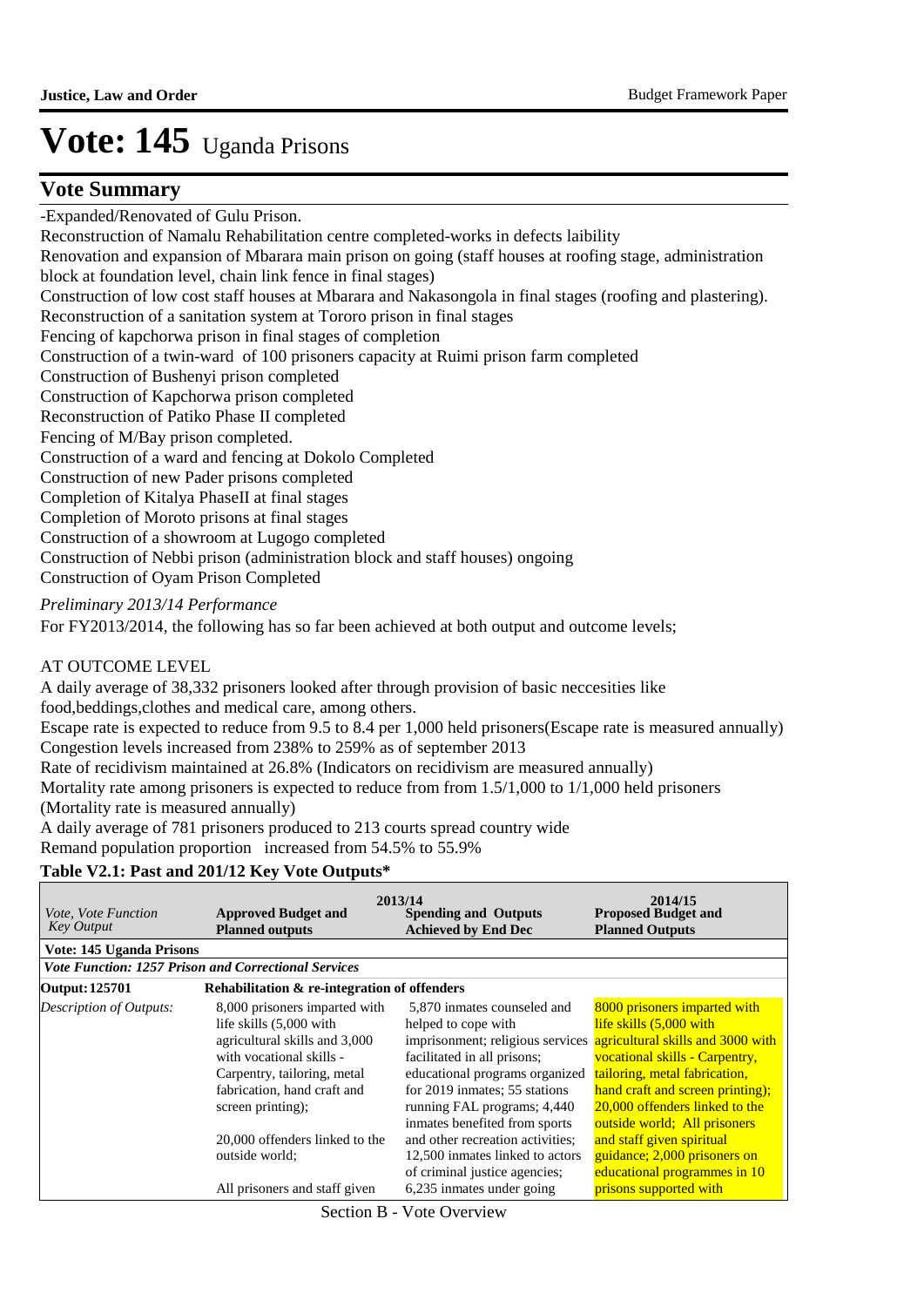### **Vote Summary**

| Vote, Vote Function<br><b>Approved Budget and</b><br><b>Key Output</b><br><b>Planned outputs</b> |                                                                                                                                                                                                   |                                                                                                                                                                                                                                                                                                     | 2013/14<br><b>Spending and Outputs</b><br><b>Achieved by End Dec</b>                                                                                                                         |       | 2014/15<br><b>Proposed Budget and</b><br><b>Planned Outputs</b>                                                                                                                                                                                                                                    |       |
|--------------------------------------------------------------------------------------------------|---------------------------------------------------------------------------------------------------------------------------------------------------------------------------------------------------|-----------------------------------------------------------------------------------------------------------------------------------------------------------------------------------------------------------------------------------------------------------------------------------------------------|----------------------------------------------------------------------------------------------------------------------------------------------------------------------------------------------|-------|----------------------------------------------------------------------------------------------------------------------------------------------------------------------------------------------------------------------------------------------------------------------------------------------------|-------|
|                                                                                                  | spiritual guidance;<br>2,000 prisoners on educational<br>programmes in 10 prisons<br>supported with scholastic<br>materials;                                                                      |                                                                                                                                                                                                                                                                                                     | training in life skills (5,000 in<br>agricultural skills, 1235 in<br>vocational skills-<br>carpentry, tailoring, metal<br>fabrication, hair dressing and<br>hand craft); moral and spiritual |       | scholastic materials; Guidance<br>and counseling given to all<br>prisoners and particular staff;<br>30,000 prisoners given<br>rehabilitative guidance and<br>counseling                                                                                                                            |       |
|                                                                                                  | Guidance and counseling given<br>to all prisoners and particular<br>staff;                                                                                                                        |                                                                                                                                                                                                                                                                                                     | rehabilitation given to 12,500.                                                                                                                                                              |       |                                                                                                                                                                                                                                                                                                    |       |
|                                                                                                  | 16,000 prisoners given<br>rehabilitative guidance and<br>counseling - this will contribute<br>towards reducing the rate of<br>recidivism from 26.7% to 26%                                        |                                                                                                                                                                                                                                                                                                     |                                                                                                                                                                                              |       |                                                                                                                                                                                                                                                                                                    |       |
| Performance Indicators:                                                                          |                                                                                                                                                                                                   |                                                                                                                                                                                                                                                                                                     |                                                                                                                                                                                              |       |                                                                                                                                                                                                                                                                                                    |       |
| Prisons farm contribution to<br>prisoners'maize feeding<br>requirements                          |                                                                                                                                                                                                   |                                                                                                                                                                                                                                                                                                     |                                                                                                                                                                                              |       | 35%                                                                                                                                                                                                                                                                                                |       |
| Number of prisoners on<br>formal education programmes                                            | 2.000                                                                                                                                                                                             |                                                                                                                                                                                                                                                                                                     | 2019                                                                                                                                                                                         |       | 2000                                                                                                                                                                                                                                                                                               |       |
| Number of offenders<br>rehabilitated                                                             | 8,000                                                                                                                                                                                             |                                                                                                                                                                                                                                                                                                     | 6235                                                                                                                                                                                         |       | 8000                                                                                                                                                                                                                                                                                               |       |
| Number of offenders<br>receiving rehabilitative<br>counselling services                          | 16,000                                                                                                                                                                                            |                                                                                                                                                                                                                                                                                                     | 5870                                                                                                                                                                                         |       | 30000                                                                                                                                                                                                                                                                                              |       |
| Output Cost: UShs Bn:                                                                            |                                                                                                                                                                                                   | 4.499                                                                                                                                                                                                                                                                                               | $UShs Bn$ :                                                                                                                                                                                  | 0.239 | <b>UShs Bn:</b>                                                                                                                                                                                                                                                                                    | 4.280 |
| <b>Output: 125702</b>                                                                            | <b>Prisoners and Staff Welfare</b>                                                                                                                                                                |                                                                                                                                                                                                                                                                                                     |                                                                                                                                                                                              |       |                                                                                                                                                                                                                                                                                                    |       |
| Description of Outputs:                                                                          | A daily average of 38,684<br>prisoners looked after; 33,333<br>prisoners dressed with a pair of<br>uniform each;<br>All staff dressed with a pair of<br>uniform each;<br>a daily average of 1,153 | A daily average of 38,332<br>prisoners were looked after<br>(provided with meals, medical<br>care, and basic necessities of<br>life); Materials for dressing<br>38,332 prisoners with uniform<br>has been procured; Sanitary<br>items like bar soap, liquid soap,<br>razor blades and sanitary pads |                                                                                                                                                                                              |       | A daily average of 44,476<br>prisoners looked after; 44,476<br>prisoners dressed with a pair of<br>uniform each; 6,464 staff<br>dressed with a pair of uniform<br>each; a daily average of 1,491<br>prisoners produced to 213;<br>44,476 prisoners provided with<br>a blanket each; sanitary items |       |
|                                                                                                  | prisoners produced to 213<br>courts spread countrywide;                                                                                                                                           |                                                                                                                                                                                                                                                                                                     | were provided to all prisoners; a<br>daily average of 781 inmates<br>delivered to 213 courts spread                                                                                          |       | provided to prisoners, all female<br>prisoners provided with<br>adequate sanitary items; 236                                                                                                                                                                                                       |       |
|                                                                                                  | 20,000 prisoners provided with<br>a piece of blanket each;                                                                                                                                        |                                                                                                                                                                                                                                                                                                     | country wide; babies (175)<br>staying with their mothers in<br>prison looked after; social                                                                                                   |       | stations provided with kitchen<br>utensils (service trays, feeding<br>pans, service ladles etc); 402 felt                                                                                                                                                                                          |       |
|                                                                                                  | sanitary items provided to<br>prisoners;                                                                                                                                                          |                                                                                                                                                                                                                                                                                                     | welfare programs(Guidance and<br>counselling, staff<br>canteens, holiday children                                                                                                            |       | mattresses procured for the sick<br>and female prisoners; Duty free<br>shop materials procured and                                                                                                                                                                                                 |       |

all stations provided with kitchen utensils (cooking pots, service trays, feeding pans, service ladles etc);

402 felt mattresses procured for the sick and female prisoners;

343 staff benefited; all Section B - Vote Overview

trainings) for staff families and children extended to 141 units;52 staff enlisted into SACCO-total membership is 5,707 ; Duty free shop materials procured and distributed to all regional and sub regional stores

shop materials procured and sold to staff enabling at least 700 staff to construct homes; 114 vehicles mantained; 222 babies staying with their mothers in prison looked after; Support 700 staff living with HIV/AIDS (provide nutritional supplementation and drugs for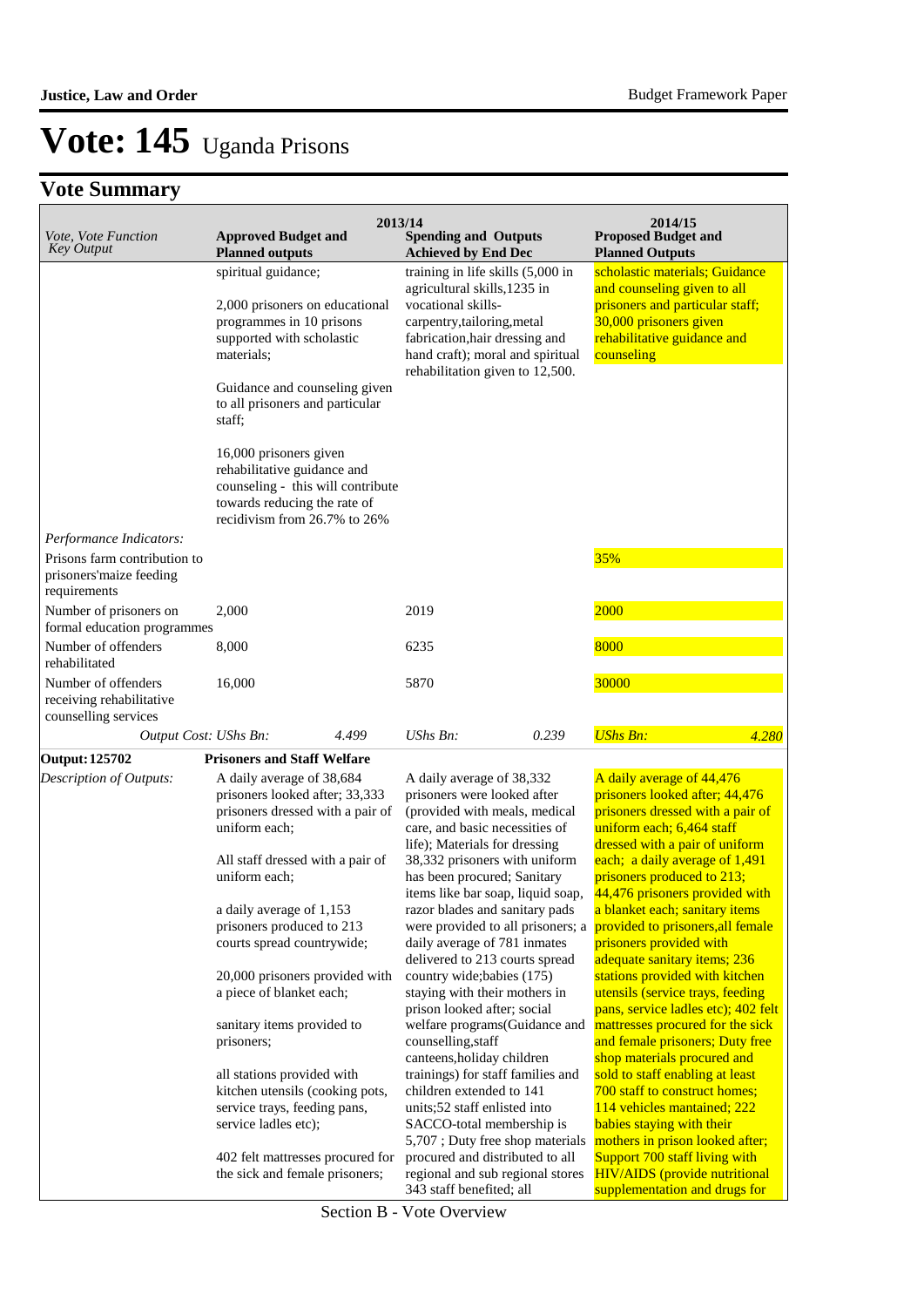| <i>Vote, Vote Function</i>                                   | 2013/14<br><b>Approved Budget and</b>                                                                                                                                                                                                                                                                                                                                                                      | <b>Spending and Outputs</b>                                                                                                                                                                                                                                                                                                                                 | 2014/15<br><b>Proposed Budget and</b>                                                                                                                              |  |  |
|--------------------------------------------------------------|------------------------------------------------------------------------------------------------------------------------------------------------------------------------------------------------------------------------------------------------------------------------------------------------------------------------------------------------------------------------------------------------------------|-------------------------------------------------------------------------------------------------------------------------------------------------------------------------------------------------------------------------------------------------------------------------------------------------------------------------------------------------------------|--------------------------------------------------------------------------------------------------------------------------------------------------------------------|--|--|
| <b>Key Output</b>                                            | <b>Planned outputs</b>                                                                                                                                                                                                                                                                                                                                                                                     | <b>Achieved by End Dec</b>                                                                                                                                                                                                                                                                                                                                  | <b>Planned Outputs</b>                                                                                                                                             |  |  |
|                                                              | Duty free shop materials<br>procured and sold to staff<br>enabling at least 500 staff to<br>construct homes through duty<br>free shop;<br>114 vehicles maintained; 150<br>babies staying with their<br>mothers in prison looked after;<br>Support 600 staff living with<br>HIV/AIDS (provide nutritional<br>supplementation and drugs for<br>opportunistic infections);<br>3,000 in-patients & 100,000 Out | departmental fleet serviced and<br>maintained; 37 staff and their<br>relatives given descent burial;<br>97 staff transported to their new<br>stations; Supported 600 staff<br>living with HIV/AIDS<br>(provided with nutritional<br>supplementation and drugs for<br>opportunistic infections); 3,643<br>(admissions) $& 97,500$ (Out<br>patients) treated; | opportunistic infections); 3,000<br>in-patients & 100,000 Out<br>patients treated.42 staff given<br>decent burial                                                  |  |  |
|                                                              | patients treated and morbidity<br>rate reduced;                                                                                                                                                                                                                                                                                                                                                            |                                                                                                                                                                                                                                                                                                                                                             |                                                                                                                                                                    |  |  |
| Performance Indicators:                                      |                                                                                                                                                                                                                                                                                                                                                                                                            |                                                                                                                                                                                                                                                                                                                                                             |                                                                                                                                                                    |  |  |
| Number of prisoners dressed 33,333<br>with prisoners uniform |                                                                                                                                                                                                                                                                                                                                                                                                            | $\mathbf{0}$                                                                                                                                                                                                                                                                                                                                                | 44476                                                                                                                                                              |  |  |
| Number of staff housing<br>units constructed                 | 124                                                                                                                                                                                                                                                                                                                                                                                                        | $\boldsymbol{0}$                                                                                                                                                                                                                                                                                                                                            | $\overline{20}$                                                                                                                                                    |  |  |
| A daily average of prisoners<br>looked after (fed)           | 38,684                                                                                                                                                                                                                                                                                                                                                                                                     | 38332                                                                                                                                                                                                                                                                                                                                                       | 44476                                                                                                                                                              |  |  |
| Output Cost: UShs Bn:                                        | 37.373                                                                                                                                                                                                                                                                                                                                                                                                     | UShs Bn:<br>7.902                                                                                                                                                                                                                                                                                                                                           | <b>UShs Bn:</b><br>34.062                                                                                                                                          |  |  |
| <b>Output: 125705</b>                                        | <b>Prisons Management</b>                                                                                                                                                                                                                                                                                                                                                                                  |                                                                                                                                                                                                                                                                                                                                                             |                                                                                                                                                                    |  |  |
| Description of Outputs:                                      | 233 Prisons, 14 Regional<br>Offices, 21 Divisions and 58<br>Prison Districts- operational;<br>service delivery standards                                                                                                                                                                                                                                                                                   | 235 prisons, 14 regional offices,<br>21divisions, 58 prison districts<br>operational; service delivery<br>standards enforced in all<br>prisons; all eligible convicts                                                                                                                                                                                       | 236 Prisons, 14 Regional<br>Offices, 21 Divisions and 58<br><b>Prison Districts-facilitated to</b><br>offer service; service delivery<br>standards enforced in all |  |  |
|                                                              | enforced in all prisons;                                                                                                                                                                                                                                                                                                                                                                                   | provided with transport on<br>release; All human rights                                                                                                                                                                                                                                                                                                     | prisons; Human rights<br>committees facilitated in all                                                                                                             |  |  |
|                                                              | Human Rights committees<br>established in 25 prisons;                                                                                                                                                                                                                                                                                                                                                      | activities monitored and cases<br>(5) of human rights violations<br>handled;utilities(water, electricity release; Prisons buildings                                                                                                                                                                                                                         | prisons; 14,900 convicts<br>provided with transport on                                                                                                             |  |  |
|                                                              | all eligible convicts provided<br>with transport on release;                                                                                                                                                                                                                                                                                                                                               | and telephone) paid<br>for; equipment such as boilers<br>and water pumps mantained;all                                                                                                                                                                                                                                                                      | Maintained; utility bills (Water,<br>Electricity and telephone) paid;<br>equipment such as water pumps,                                                            |  |  |
|                                                              | Prisons buildings Maintained;                                                                                                                                                                                                                                                                                                                                                                              | prisons farms and development<br>activities monitored;                                                                                                                                                                                                                                                                                                      | boilers, radios etc maintained;<br>Prisoners' monitoring system                                                                                                    |  |  |
|                                                              | utility bills (Water, Electricity<br>and telephone) paid;                                                                                                                                                                                                                                                                                                                                                  | Construction of the show room<br>at Lugogo in final stages(Fitting<br>windows and painting); the                                                                                                                                                                                                                                                            | and staff protection equipment<br>procured and installed; 17<br>prisons farms and development                                                                      |  |  |
|                                                              | equipment such as water pumps, process of setting up a data<br>boilers, radios etc maintained;                                                                                                                                                                                                                                                                                                             | centre at Luzira is ongoing                                                                                                                                                                                                                                                                                                                                 | activities monitored;                                                                                                                                              |  |  |
|                                                              | Staff development plan<br>developed; 09 prisons land<br>surveyed at Olia, Ragem,<br>Paidah, Patongo, Bulaula,<br>Kamuge, Kaiti, Isimba block 2,<br>kalangala, and 4 prisons land<br>boundaries opened at Lira,                                                                                                                                                                                             |                                                                                                                                                                                                                                                                                                                                                             |                                                                                                                                                                    |  |  |

Section B - Vote Overview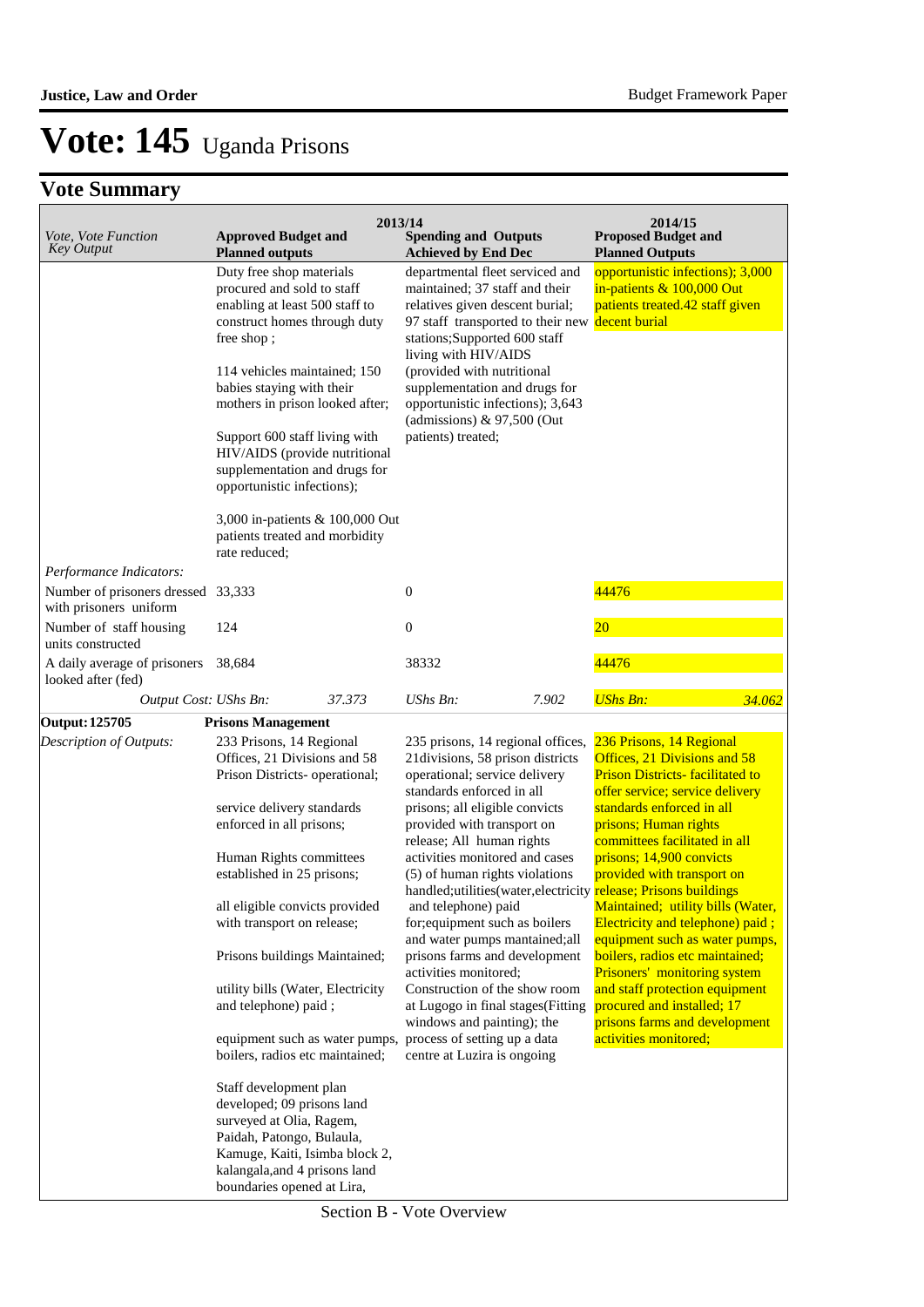### **Vote Summary**

| Vote, Vote Function<br><b>Key Output</b>                                     | <b>Approved Budget and</b><br><b>Planned outputs</b>                                                                                                                                                                                                                                                                                                                                                                                                                                                          | 2013/14 | <b>Spending and Outputs</b><br><b>Achieved by End Dec</b>                                                                                                                                                                                                                                                                                                                                                                                                                                                                                                                                                                                                                                                                                                                                                                                   |       | 2014/15<br><b>Proposed Budget and</b><br><b>Planned Outputs</b>                                                                                                                                                                                                                                                                                                          |        |
|------------------------------------------------------------------------------|---------------------------------------------------------------------------------------------------------------------------------------------------------------------------------------------------------------------------------------------------------------------------------------------------------------------------------------------------------------------------------------------------------------------------------------------------------------------------------------------------------------|---------|---------------------------------------------------------------------------------------------------------------------------------------------------------------------------------------------------------------------------------------------------------------------------------------------------------------------------------------------------------------------------------------------------------------------------------------------------------------------------------------------------------------------------------------------------------------------------------------------------------------------------------------------------------------------------------------------------------------------------------------------------------------------------------------------------------------------------------------------|-------|--------------------------------------------------------------------------------------------------------------------------------------------------------------------------------------------------------------------------------------------------------------------------------------------------------------------------------------------------------------------------|--------|
|                                                                              | Tororo, Masaka and Fortpotral;<br>ICT data centre established at<br>Luzira; all prisons farms and<br>development activities<br>monitored; construction of the<br>showroom at Lugogo completed                                                                                                                                                                                                                                                                                                                 |         |                                                                                                                                                                                                                                                                                                                                                                                                                                                                                                                                                                                                                                                                                                                                                                                                                                             |       |                                                                                                                                                                                                                                                                                                                                                                          |        |
| Performance Indicators:<br>Number of prisons whose<br>land has been surveyed | 9                                                                                                                                                                                                                                                                                                                                                                                                                                                                                                             |         | $\boldsymbol{0}$                                                                                                                                                                                                                                                                                                                                                                                                                                                                                                                                                                                                                                                                                                                                                                                                                            |       | 8                                                                                                                                                                                                                                                                                                                                                                        |        |
| A daily average of prisoners<br>delivered to courts                          | 1,153                                                                                                                                                                                                                                                                                                                                                                                                                                                                                                         |         | 718                                                                                                                                                                                                                                                                                                                                                                                                                                                                                                                                                                                                                                                                                                                                                                                                                                         |       | 1491                                                                                                                                                                                                                                                                                                                                                                     |        |
| Output Cost: UShs Bn:                                                        |                                                                                                                                                                                                                                                                                                                                                                                                                                                                                                               | 38.426  | UShs Bn:                                                                                                                                                                                                                                                                                                                                                                                                                                                                                                                                                                                                                                                                                                                                                                                                                                    | 9.714 | <b>UShs Bn:</b>                                                                                                                                                                                                                                                                                                                                                          | 39.521 |
| Output: 125751<br>Description of Outputs:                                    | <b>Murchison Bay Hospital</b><br>3,000 in-patients and 100,000<br>out patients treated; hospital<br>machinery maintained;<br>HIV/AIDS patients supported<br>with drugs and nutritional<br>supplements                                                                                                                                                                                                                                                                                                         |         | Supported 600 staff living with<br>$HIV/AIDS$ ; 3,643 (admissions)<br>& 97,500 (Out patients) treated;<br>various medical supplies and<br>sundries for 14 regional health<br>units procured and distributed;<br>Medical equipment maintained;<br>monthly support supervision<br>visits conducted; 21 prisons<br>fumigated.                                                                                                                                                                                                                                                                                                                                                                                                                                                                                                                  |       | 3,000 in-patients and 100,000<br>out patients treated; hospital<br>machinery maintained; 700<br><b>HIV/AIDS</b> patients supported<br>with drugs and nutritional<br>supplements                                                                                                                                                                                          |        |
| Output Cost: UShs Bn:                                                        |                                                                                                                                                                                                                                                                                                                                                                                                                                                                                                               | 0.419   | UShs Bn:                                                                                                                                                                                                                                                                                                                                                                                                                                                                                                                                                                                                                                                                                                                                                                                                                                    | 0.105 | <b>UShs Bn:</b>                                                                                                                                                                                                                                                                                                                                                          | 0.569  |
| Output: 125780<br>Description of Outputs:                                    | <b>Construction and Rehabilitation of Prisons</b><br><b>Expansion of Mbarara</b><br>completed (2 new prisoners'<br>wards constructed);<br>a twin ward and 4 blocks of<br>2 families) constructed at Ruimi<br>prison;<br><b>Emergency Prisons established</b><br>at Kalidima, Buhweju,<br>Mitooma, and Yumbe;<br>1 prisoners' wards and an<br>administration block<br>constructed at Amita prison; 3<br>prisoners' wards at Patiko<br>prison renovated;<br>sewerage line at Luzira prison<br>complex completed |         | staff houses at Muinanina,<br>Kiyunga, Ruimi and<br>Kapchworwa ongoing-at<br>staff houses (each block housing bidding stage, procurement of<br>80 Uniports for 10 prisons<br>(Amuru, Kabong, Isingiro, Kalidi<br>ma, Patiko, Ngenge, Buhweju, Mit<br>ooma, Yumbe and Luzira) at<br>bidding stage ; Maintenance<br>works(sanitation and water<br>supply) done at Upper, Arua,<br>Jinja, Oyam, Saza, Mbale<br>Prison, Mbale barracks,<br>Kigo(W), Nakasongola, Prisons<br>HQ,<br>Kisoro; Expansion/rennovation<br>of Mbarara Prison on going (3<br>blocks staff houses at plastering<br>stage, works on administration<br>block at foundation and chain<br>link fence in final<br>stages);construction of new staff<br>houses at Mbarara(4 blocks) and<br>Nakasongola (3 blocks) at<br>roofing stage; Works on New<br>Nebbi Prison, water and |       | Procurement of contractors for a Rennovation of 5 prisoners'<br>twin ward at Ruimi, 14 blocks of wards at Isimba; Uniports for<br>emergency establishment of<br>prisons; Fencing of Namalu<br>prison; Engineering designs,<br>studies and artitectural plans for<br>capital works; Construction of<br>maize cribs and drying<br>platforms at Amita and Patiko<br>Prisons |        |

Section B - Vote Overview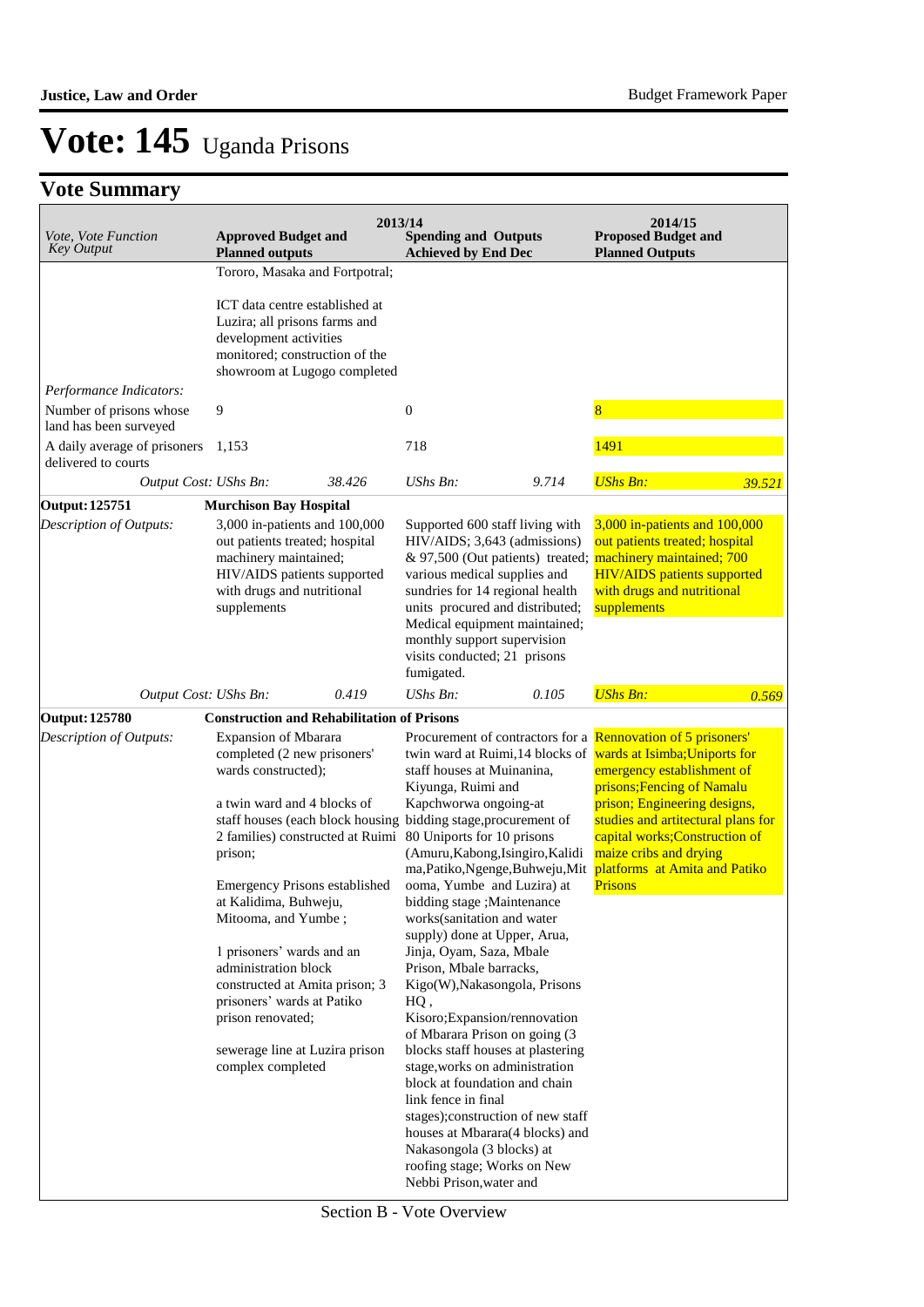### **Vote Summary**

| Vote, Vote Function<br><b>Key Output</b> | <b>Approved Budget and</b><br><b>Planned outputs</b> | 2013/14<br><b>Spending and Outputs</b><br><b>Achieved by End Dec</b>                                                                                                                                                                                                                                                                                                                                                                                                                         | 2014/15<br><b>Proposed Budget and</b><br><b>Planned Outputs</b> |
|------------------------------------------|------------------------------------------------------|----------------------------------------------------------------------------------------------------------------------------------------------------------------------------------------------------------------------------------------------------------------------------------------------------------------------------------------------------------------------------------------------------------------------------------------------------------------------------------------------|-----------------------------------------------------------------|
|                                          |                                                      | sanitation system at Tororo<br>Prison, Max. Security Prison at<br>Kitalya Prison, Classrooms/<br>educational infrastructure at<br>Gulu Prison, Strengthening<br>Security at Kitalya Old Prison<br>on going; Construction of water<br>borne toilets in 20 Prisons<br>(Kole, Bwera, Nyabirongo,<br>Kaliro, Bugiri, Nyabuhikye,<br>Rukungiri, Lwengo, Mugoye,<br>Kasanda, Kagadi, Lugazi,<br>Kigumba, Ntwetwe, Kiboga,<br>Butaleja, Kamuge, Dokolo,<br>Katakwi and Bukedea) in final<br>stages. |                                                                 |
| Performance Indicators:                  |                                                      |                                                                                                                                                                                                                                                                                                                                                                                                                                                                                              |                                                                 |
| Prisons holding capacity<br>created      | 640                                                  | $\overline{0}$                                                                                                                                                                                                                                                                                                                                                                                                                                                                               | 452                                                             |
| Output Cost: UShs Bn:                    | 5.280                                                | $UShs Bn$ :<br>0.060                                                                                                                                                                                                                                                                                                                                                                                                                                                                         | <b>UShs Bn:</b><br>1.760                                        |
| <b>Vote Function Cost</b>                | <b>UShs Bn:</b>                                      | 94.308 UShs Bn:                                                                                                                                                                                                                                                                                                                                                                                                                                                                              | 39.511 UShs Bn:<br>93.277                                       |
| <b>Cost of Vote Services:</b>            | $UShs Bn$ :                                          | 93.431 UShs Bn:                                                                                                                                                                                                                                                                                                                                                                                                                                                                              | 39.511 <i>UShs Bn:</i><br>93.277                                |

*\* Excluding Taxes and Arrears*

*2014/15 Planned Outputs*

Planned Outputs 2014/2015

The service is targeting to achieve the following at both outcome and output levels;

At Outcome level based on key strategic objectives;

a) Enhance safety and security of prisoners, staff and the public by;

-Reducing escape rate from 8.4 to 7.5 per 1,000 prisoners held by June 2015

-Reducing mortality rate among prisoners from 1/1,000 to 0.75/1,000 prisoners held by June 2015.

-Increasing Prisons' holding capacity from 14, 908 to 15,360 through completing construction and renovation of various prisons;

-Looking after a daily average of 44,476 prisoners (providing basic necessities of life food, clothes, beddings, medical care and accommodation, among others)

b) Strengthen the policy and legal framework and institutional capacity

-Complete alignment of the Prisons Standing Orders (1964) to the Prisons Rules and Regulations (2012) and the Prisons Act, 2006; Finalisation of the corrections policy

C) Rehabilitate, reform and reintegrate prisoners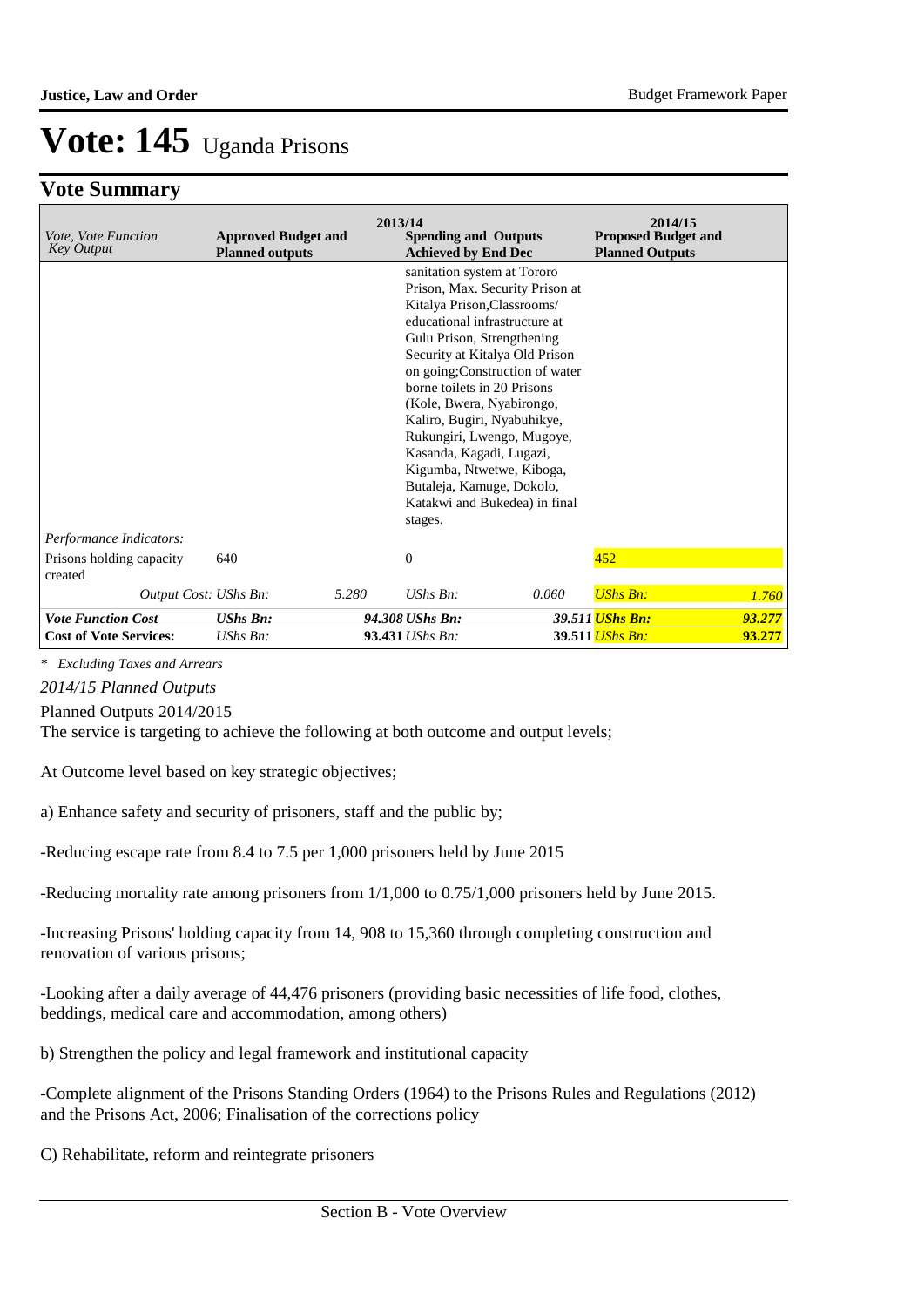### **Vote Summary**

-Reducing the rate of recidivism from 26.7% to 26% by intensifying rehabilitation programmes (agriculture, industries and formal education)

-Operating a humane correctional environment

d) Contribute to access to justice

-A daily average of 1,491 prisoners produced to 213 courts spread countrywide

-Reducing the length of stay on remand from 10.5 to 8.8 months for capital offences and from 3 to 2 months for petty offences (sector target)

-Reduce remand population from 59% to 41% of total prisoners' population (sector target)

-All sentences administered as passed by court

e) Protect and promote human rights of offenders and staff.

-Improve observance of human rights by eliminating bucket system in 40 prisons. This will reduce the number of prisons with bucket system from 88 (37.4%) to 48 (20.4%) - funded under JLOS

-Increased level of provision of basic necessities (meals, medical care, clothing, felt mattresses to female prisoners and the sick, and special care for children staying with their mothers in prison)

f) Promote professionalism and management accountability

-Maintain prisons farm contribution to prisoners' maize feeding requirements at 35%; Produce food worth shs.7.5bn from the Prisons farms

-100% adherence to set standards and systems

-Transformation of training of prisons officers from knowledge based to competence based learning

At output level:

a) Rehabilitation and reintegration of offenders

-8,000 offenders imparted with life skills (3,000 with Industrial skills and 5,000 with agricultural skills)

-6,500 prisoners linked to various actors for reintegration to communities

-Conducting rehabilitative guidance and counselling of 30,000 inmates and routine counselling of all inmates

b) Prisoners and staff welfare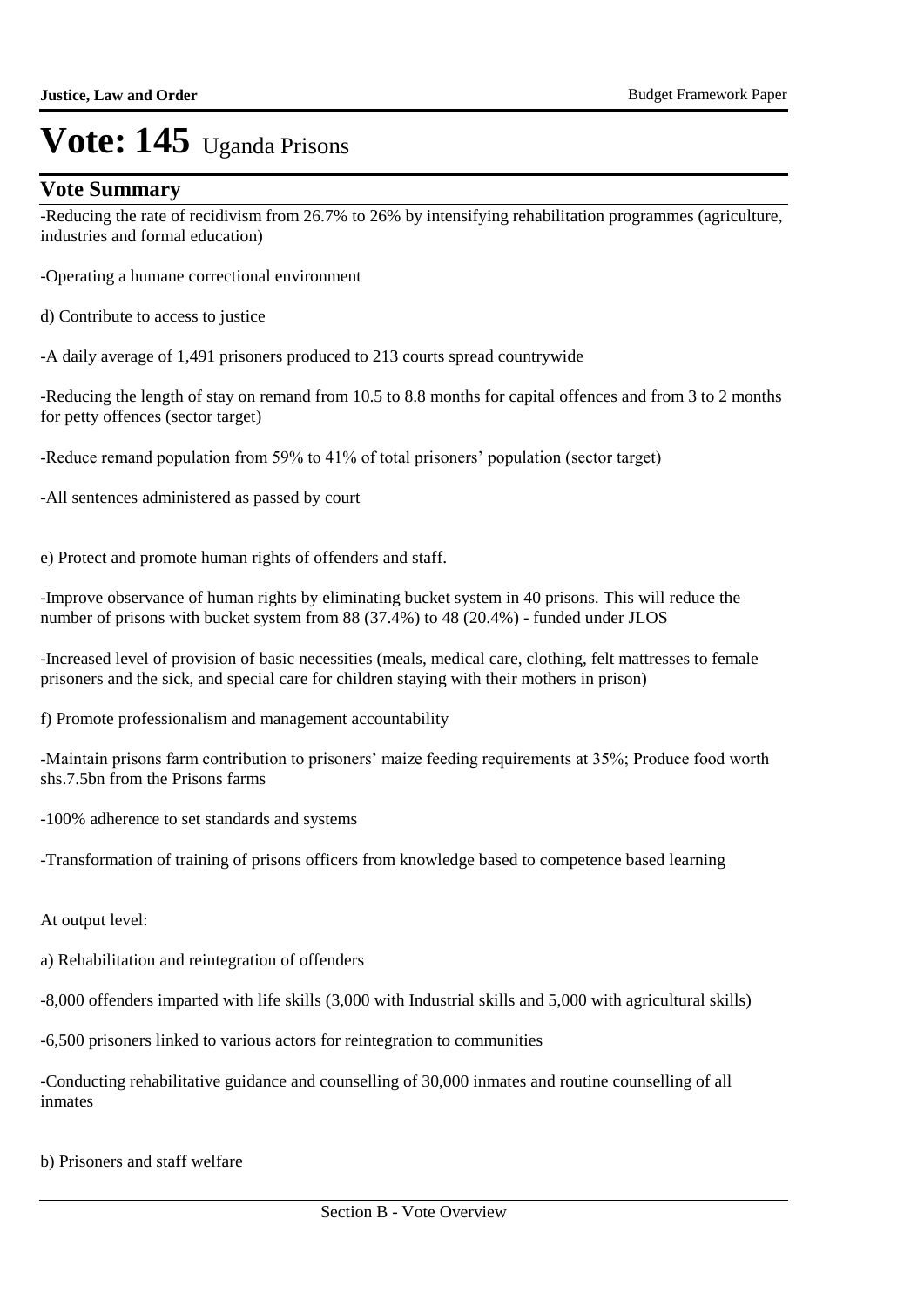#### **Vote Summary**

-A daily average of 44,476 prisoners looked after (feeding and other basic necessities of life);

-All children (222) of female prisoners staying in prison given welfare support for growth and development

-700 staff living with HIV/AIDS Supported (provided with nutritional supplementation and drugs for opportunistic infections);

-3,000 in-patients & 100,000 out patients treated and mortality rate reduced;

-All regional health units (10) provided with various medical supplies and sundries;

-Medical Equipment maintained; monthly support supervision visits conducted; 120 Prisons fumigated.

-44,476 inmates provided with a pair of uniform each

-All uniformed staff (6,464) provided with a pair of uniform each

-402 felt mattresses procured for the sick and female prisoners;

-Duty free shop materials procured and sold to staff enabling at least 700 staff to construct homes . A total of 1,155 staff have benefited from the duty free shop since 2011

c) Administration, planning, policy and support services

-10 officers trained in management courses at UMI to enhance their management competences

-Conduct research to guide corrections Policy formulation

-Monitor performance management at all levels of administration to ensure service delivery standards.

-Review of prisons training curriculum, capacity building of prisons trainers, and retooling Prisons Training School and Staff College-NICHE Project

d) Prisons management

-A daily average of 1,491 prisoners produced to 213 courts spread countrywide;

-5000 acres planted with maize-expected output 9000MT

-Safety and security of prisoners, staff and the public enhanced by incarceration of a daily average of 44,476 Prisoners

-Ensure 100% adherence to administration of sentences as passed by court

-Construction of 4 Maize cribs of 1000 bags capacity each and 2 drying platforms at Patiko and Amita prisons

-Feasibility study for construction of silo storage at Ruimi/Ibuga farm prisons conducted

-Procurement of farm machinery (5 tractors and accessories) to enhance farm production.

-Enforce service delivery standards in 236 prisons, 14 regional offices, 58 prison districts & 21 divisions; 17 prisons farms inspected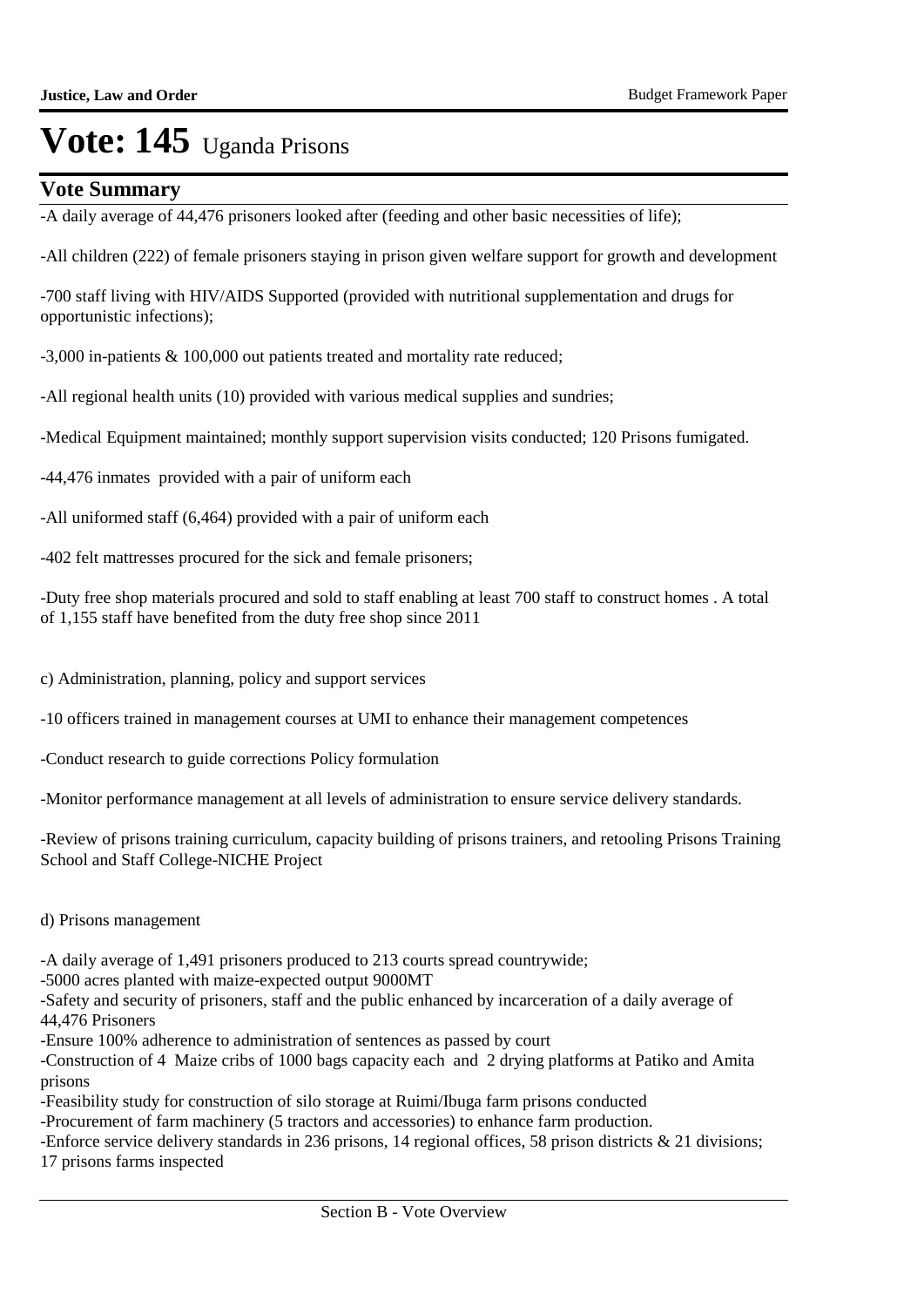### **Vote Summary**

e) Construction and rehabilitation of prisons

-Rennovation of 5 prisoners' wards in Isimba prison

-Fencing of Namalu prison

-Procurement of 70 uniports for establishment of emergency prisons in districts without prisons

-Develop architectural designs and architectural plans for construction and renovation of prisons

#### **Table V2.2: Past and Medum Term Key Vote Output Indicators\***

|                                                                      |                    | 2013/14                 |                                     | <b>MTEF Projections</b> |         |         |  |  |
|----------------------------------------------------------------------|--------------------|-------------------------|-------------------------------------|-------------------------|---------|---------|--|--|
| <b>Vote Function Key Output</b><br>Indicators and Costs:             | 2012/13<br>Outturn | <b>Approved</b><br>Plan | <b>Outturn by</b><br><b>End Dec</b> | 2014/15                 | 2015/16 | 2016/17 |  |  |
| Vote: 145 Uganda Prisons                                             |                    |                         |                                     |                         |         |         |  |  |
| <b>Vote Function:1257 Prison and Correctional Services</b>           |                    |                         |                                     |                         |         |         |  |  |
| Number of offenders receiving<br>rehabilitative counselling services |                    | 16,000                  | 5870                                | 30000                   | 32000   | 37000   |  |  |
| Number of offenders rehabilitated                                    |                    | 8,000                   | 6235                                | 8000                    | 10000   | 12000   |  |  |
| Number of prisoners on formal<br>education programmes                |                    | 2,000                   | 2019                                | 2000                    | 2500    | 2700    |  |  |
| Prisons farm contribution to<br>prisoners'maize feeding requirements |                    |                         |                                     | 35%                     | 45%     | 50%     |  |  |
| A daily average of prisoners looked<br>after (fed)                   |                    | 38,684                  | 38332                               | 44476                   | 49637   | 55397   |  |  |
| Number of staff housing units<br>constructed                         |                    | 124                     | $\boldsymbol{0}$                    | 20                      | 300     | 400     |  |  |
| Number of prisoners dressed with<br>prisoners uniform                |                    | 33,333                  | $\boldsymbol{0}$                    | 44476                   | 49637   | 55397   |  |  |
| A daily average of prisoners<br>delivered to courts                  |                    | 1,153                   | 718                                 | 1491                    | 1929    | 2494    |  |  |
| Number of prisons whose land has<br>been surveyed                    |                    | 9                       | $\boldsymbol{0}$                    | $\overline{8}$          | 10      | 20      |  |  |
| Prisons holding capacity created                                     |                    | 640                     | $\Omega$                            | 452                     | 700     | 800     |  |  |
| Vote Function Cost (UShs bn)                                         | 89.567             | 93.431                  | 39.511                              | 93.277                  | 99.778  | 111.285 |  |  |
| <b>Cost of Vote Services (UShs Bn)</b>                               | 89.567             | 93.431                  | 39.511                              | 93.277                  | 99.778  | 111.285 |  |  |

*Medium Term Plans*

Strategic focus will be on measures to transform the UPS into a productive service, generate budget efficiency savings through the following strategic actions:

 Enhancement of prisons farm production: mechanisation (tractors and accessories, combine harvesters etc), improving storage (silos) and farming infrastructure, establishing irrigation systems and seed production to increase availability of quality seeds.

-Increase food security in the prison and the whole country.

-Generate budget savings to be channelled to addressing other unfunded/underfunded critical service delivery areas.

-Enable neighbouring communities tap into the small irrigation schemes and good farming practices

Renovation and expansion of prisons capacity to reduce overcrowding in prisons from 259% to 175%

Promotion of offenders' rehabilitation programmes with emphasis on individual needs assessment to reduce on recidivism rate from 26.7% to 18%

Addressing specific incidences of human rights violations through provision of basic necessities of life ,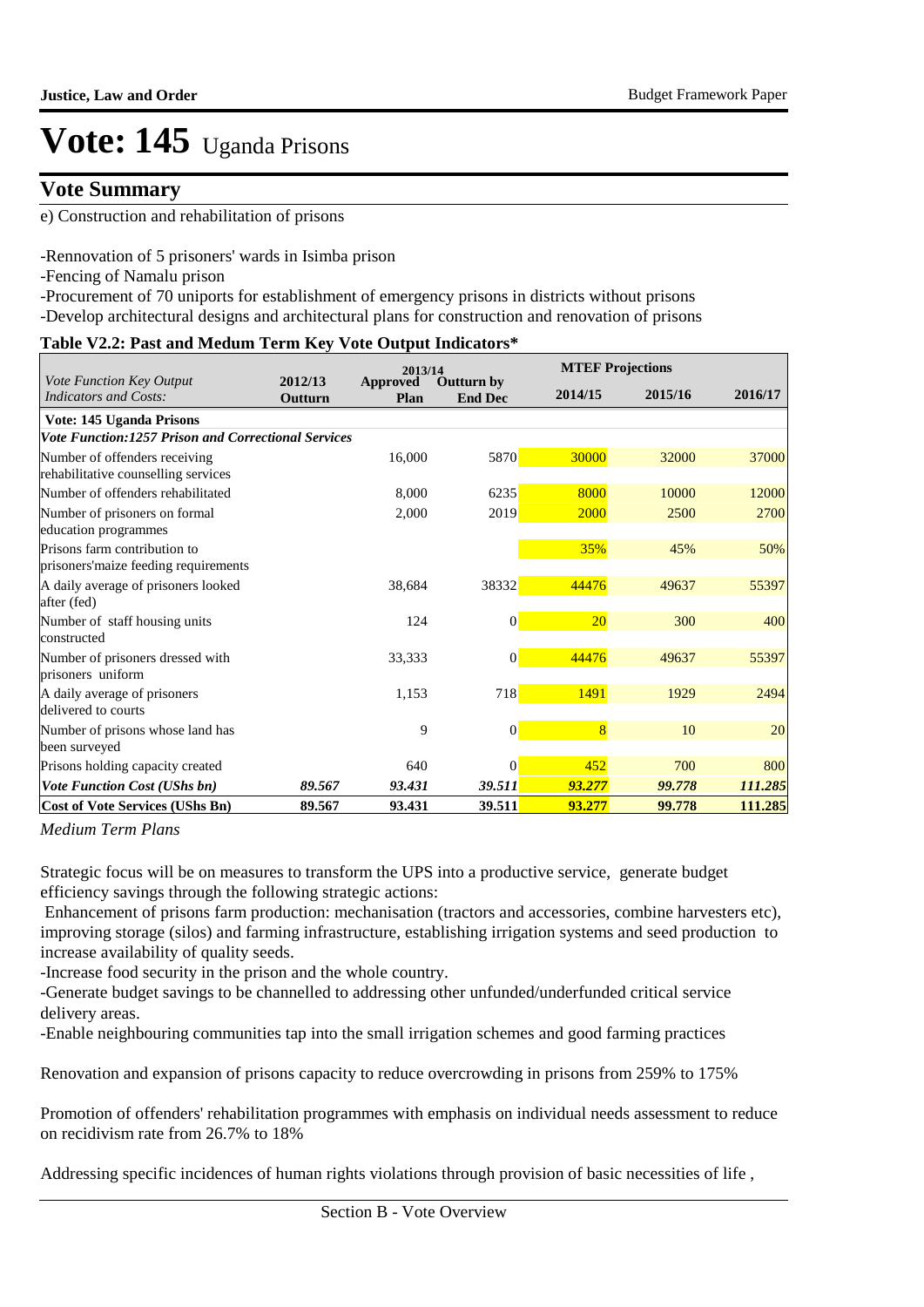### **Vote Summary**

strengthening of human rights Committees in all prisons and elimination of the "Night Soil Bucket System" from all prisons.

 Strengthening professionalism and management accountability through continuous reforms in the prison Training School and implementation of JLOS anti-corruption strategy.

Promotion of safety and security of prisoners, staff, and the public by strengthening infrastructure and systems to reduce the escape rate from 8.4 to 5 per 1000 prisoners.

Computerisation of UPS: i) Setting up a data centre at Luzira; ii) setting up data backup centre at Upper Maximum security prison; iii) software development for different sub-systems; iv) hard ware acquisition including Virtual Private Network (VPN)

Construction and equipping of ;1) National Prisons Referral Hospital for both prisoners and staff; 2) Mini-Regional Referral Hospital at all the 14 prison regions.

Establishment of canine unit at 4 maximum security prisons (Upper, Kampala Women, Kigo, Jinja Main) and 6 high security prisons (Mbarara, Fortportal, Arua, Mbale, Moroto, Gulu) and pilot usage of canine in a farm prison Ruimi

Development of a corrections policy to transform prisons from a penal to a correctional institution Strengthening the fleet management and procurement of vehicles to facilitate and ensure timely delivery of prisoners to courts

Purchase of security equipment to match the changing profiles of prisoners

Construction of low cost staff houses in various prison stations to provide decent accommodation to 5,000 staff who are currently not properly housed

#### **(ii) Efficiency of Vote Budget Allocations**

Development and installation of irrigation system at Ruimi prison toreduce drought effects, enhance production and generate budget savings that will be channelled to cater for other critical un funded priorities.

Low cost solutions in constructions using force on account to construct low cost staff houses Afforestation to generate enough fuel wood to mitigate the high expenditure on wood fuel Strengthening the capacity of prisons industries to cater for tailoring and furniture needs

#### **Table V2.3: Allocations to Key Sector and Service Delivery Outputs over the Medium Term**

|                                 | $(i)$ Allocation (Shs Bn) |                                 |      |      | $(ii)$ % Vote Budget |          |                                 |       |
|---------------------------------|---------------------------|---------------------------------|------|------|----------------------|----------|---------------------------------|-------|
| <b>Billion Uganda Shillings</b> |                           | 2013/14 2014/15 2015/16 2016/17 |      |      |                      |          | 2013/14 2014/15 2015/16 2016/17 |       |
| <b>Key Sector</b>               | 85.6                      | 79.6                            | 85.1 | 92.9 | $91.6\%$             | $85.4\%$ | 85.3%                           | 83.4% |
| Service Delivery                | 86.0                      | 80.2                            | 85.6 | 93.4 | $92.0\%$             | $86.0\%$ | 85.8%                           | 83.9% |

Computerization of the service to improve data storage, communication and enhance security of prison

Investment in prisons farms through capitalization and irrigation to improve food production to generate budget savings that will cater for other critical service delivery areas.

Recruitment and training of staff that is tailored to the current security and correctional needs

Construction and rehabilitation of prisons to increase holding capacity for the over increasing number of prisoners

#### **Table V2.4: Key Unit Costs of Services Provided and Services Funded (Shs '000)**

| <b>Unit Cost</b><br><b>Description</b>                     | Actual<br>2012/13 | <b>Planned</b><br>2013/14 | <b>Actual</b><br>by Sept | <b>Proposed</b><br>2014/15 | <b>Costing Assumptions and Reasons for</b><br>any Changes and Variations from Plan |
|------------------------------------------------------------|-------------------|---------------------------|--------------------------|----------------------------|------------------------------------------------------------------------------------|
|                                                            |                   |                           |                          |                            |                                                                                    |
| <i>Vote Function:1257 Prison and Correctional Services</i> |                   |                           |                          |                            |                                                                                    |
| Staff uniform                                              | 129               | 145                       | 139                      | 232                        | The costing depends on the accessories<br>purchased (boots, officers' shoes, crome |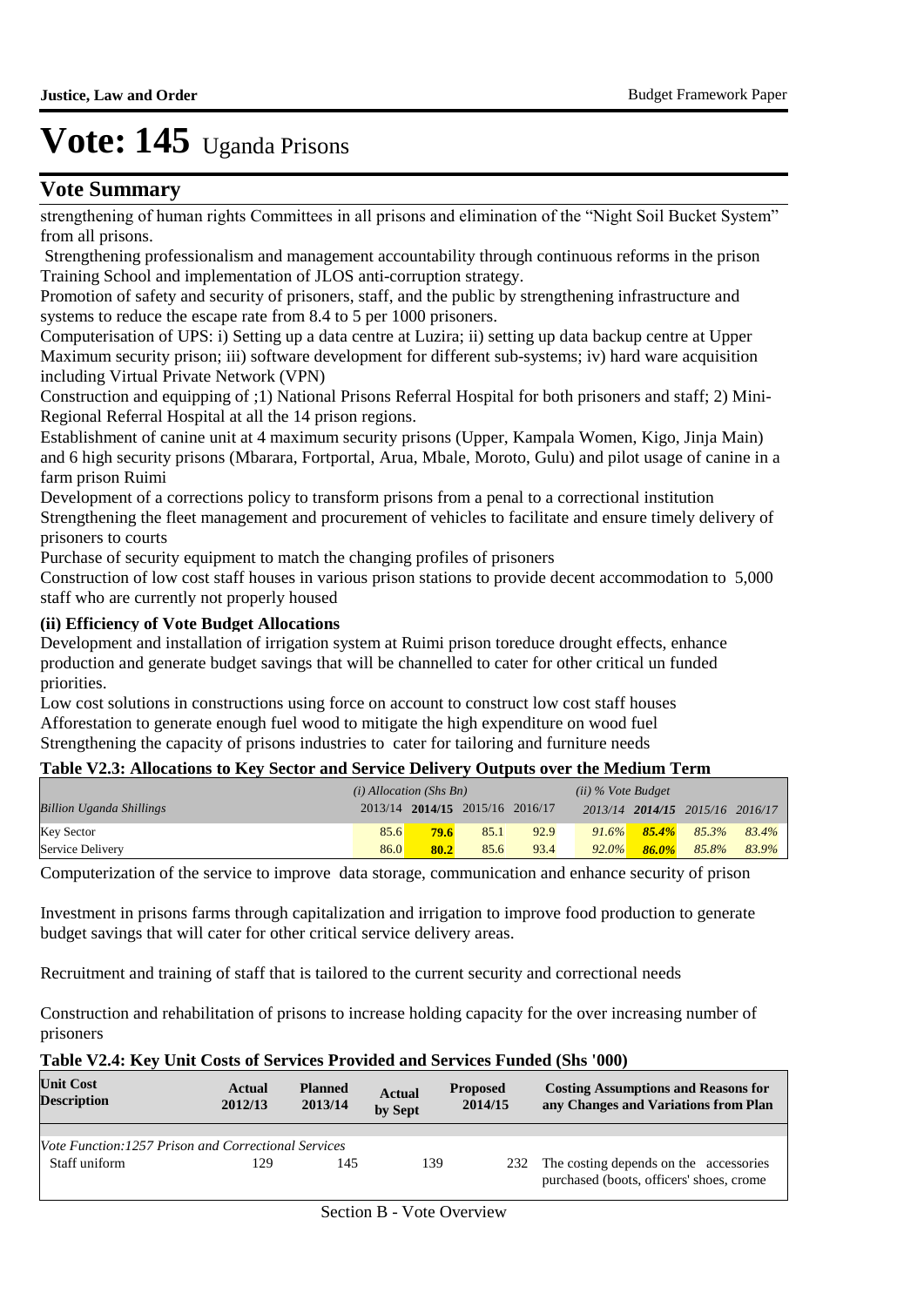### **Vote Summary**

| <b>Unit Cost</b><br><b>Description</b> | Actual<br>2012/13 | <b>Planned</b><br>2013/14 | Actual<br>by Sept | <b>Proposed</b><br>2014/15 | <b>Costing Assumptions and Reasons for</b><br>any Changes and Variations from Plan                                                                                                                    |
|----------------------------------------|-------------------|---------------------------|-------------------|----------------------------|-------------------------------------------------------------------------------------------------------------------------------------------------------------------------------------------------------|
|                                        |                   |                           |                   |                            |                                                                                                                                                                                                       |
|                                        |                   |                           |                   |                            | buttons, lenyards, socks, berrets, belts,<br>badges of ranks, pips etc); sometimes just<br>a suit can be purchased without any<br>accessory and sometimes with few<br>accessories                     |
| Feeding a prisoner                     | $\mathfrak{D}$    | 2                         |                   |                            | Farm produce will supplement the food<br>budget but this also depends on weather.<br>The estimated unit cost per prisoner per<br>day is shs.3,000 against shs.1,000<br>provided per prisoner per day. |
| Dressing prisoners -<br>uniform        | 15                | 13                        |                   | 4<br>22                    | Cost of materials and tailoring expenses<br>depend on the prevailing markets prices                                                                                                                   |

#### **(iii) Vote Investment Plans**

Procurement of farm machinery including tractors and accessories,combine harvestor,silo storage(5000MT) at Ruimi prison - approx. 6.436bn

Establishment of irrigation systems at Ruimi– 5.2bn

Purchase of security equipment to match the changing profiles of prisoners - shs.1.2bn

Procurement of vehicles to facilitate delivery of prisoners to court - shs.1.8bn

Construction of low cost staff houses (500 housing units at shs.80 million each) in various prison stations shs.40bn

Construction and renovation of prisons - shs.7.5bn

Computerization of the service – shs.5.4bn

Elimination of the 'Night soil bucket system of sanitation-2.64bn

#### **Table V2.5: Allocations to Capital Investment over the Medium Term**

|                                           | $(i)$ Allocation (Shs Bn) |      |                         |       | $(ii)$ % Vote Budget |           |                               |           |
|-------------------------------------------|---------------------------|------|-------------------------|-------|----------------------|-----------|-------------------------------|-----------|
| <b>Billion Uganda Shillings</b>           | 2013/14                   |      | 2014/15 2015/16 2016/17 |       | 2013/14              |           | $2014/15$ $2015/16$ $2016/17$ |           |
| Consumption Expendture (Outputs Provided) | 86.6                      | 86.2 | 86.6                    | 93.5  | 92.7%                | 92.4%     | 86.8%                         | 84.0%     |
| Grants and Subsidies (Outputs Funded)     | 0.4                       | 0.6  | 0.5                     | 0.5   | $0.4\%$              | $0.6\%$   | 0.5%                          | $0.5\%$   |
| Investment (Capital Purchases)            | 6.4                       | 6.5  | 12.6                    | 17.2  | $6.8\%$              | $7.0\%$   | 12.6%                         | 15.5%     |
| <b>Grand Total</b>                        | 93.4                      | 93.3 | 99.8                    | 111.3 | $100.0\%$            | $100.0\%$ | $100.0\%$                     | $100.0\%$ |

Major Capital purchases in FY2014/15 will include the following:

A)Renovation of 5 prisoners' wards at Isimba(shs 120M); Fencing of Namalu Prison(shs 400M); Engineering studies,designs and archtectural plans for capital works;Purchase of emergency uniports to reduce congestion levels now at 261% and align prisons to courts-2.122Bn

B) Prisons farm production (development and installation of irrigation system at Ruimi Prison Farm(shs 700M), provision of farm inputs(shs3.04Bn), and Purchase of Farm machinery(shs 2.9Bn) and equipment to improve on food production and reduce prisoners' hours of work) – shs.6.64Bn

C) Purchase of Vehicles for production of prisoners to court, prisoners' ration and monitoring human rights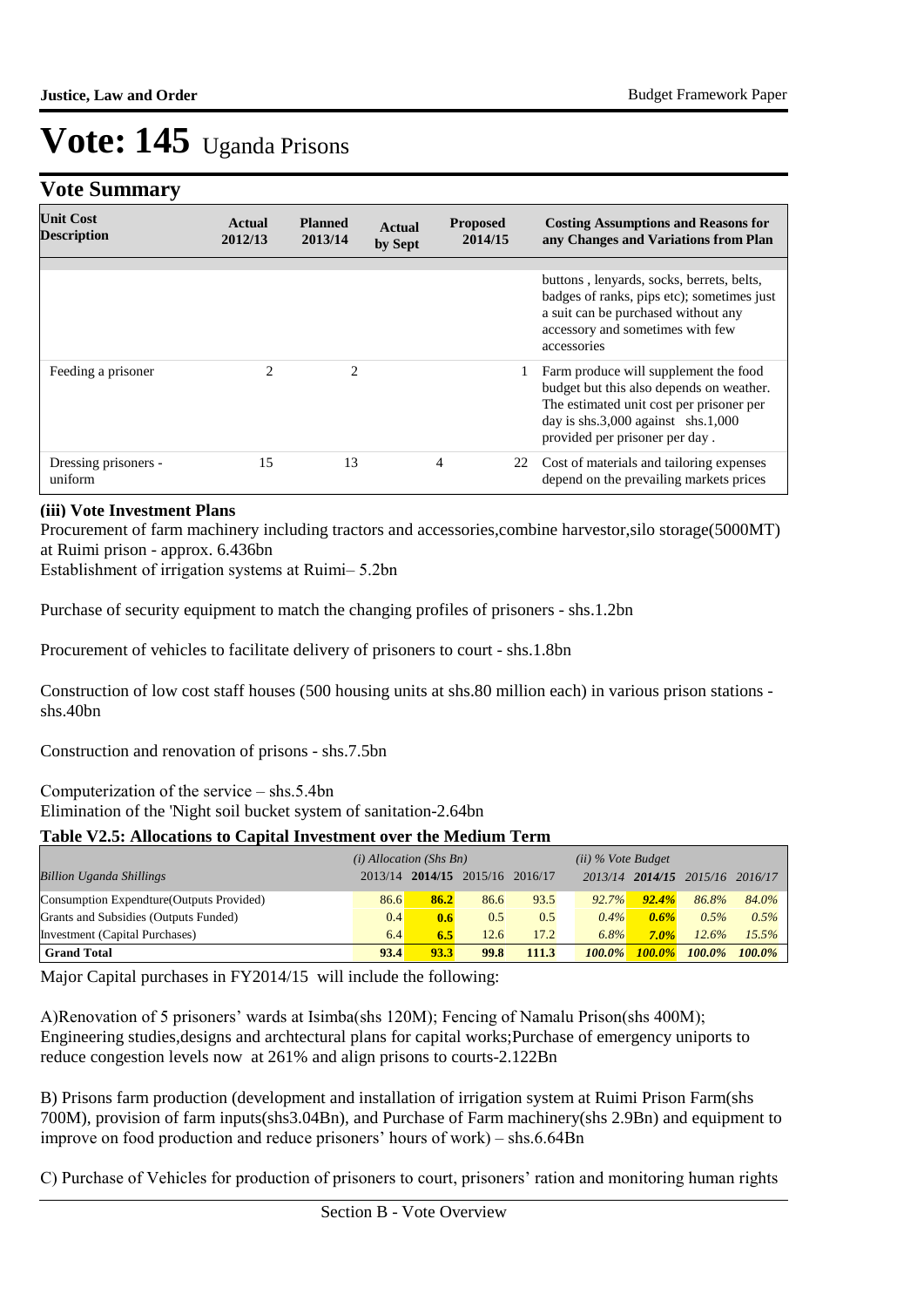### **Vote Summary**

activities – shs.1.45Bn

D) Drawing of engineering designs and arctechtural plans for capital works for various constructionsshs.300M

E)Feasibility study for construction of silo storage(shs 100M)

#### **Table V2.6: Major Capital Investments**

| <b>Project, Programme</b><br><b>Vote Function Output</b><br><b>UShs Thousand</b> |                                                                                     | 2013/14                                                                                                                                                                                                                                                                                                                                                                                                                                                                                                                                                                                                                                                                                  |                                                                                                                                                                                                                                                                                                                                                                                                                                                                                                                                                                                                                                                                                                                                         | 2014/15                                                                                                                                                                                                                                                                                                                                  |
|----------------------------------------------------------------------------------|-------------------------------------------------------------------------------------|------------------------------------------------------------------------------------------------------------------------------------------------------------------------------------------------------------------------------------------------------------------------------------------------------------------------------------------------------------------------------------------------------------------------------------------------------------------------------------------------------------------------------------------------------------------------------------------------------------------------------------------------------------------------------------------|-----------------------------------------------------------------------------------------------------------------------------------------------------------------------------------------------------------------------------------------------------------------------------------------------------------------------------------------------------------------------------------------------------------------------------------------------------------------------------------------------------------------------------------------------------------------------------------------------------------------------------------------------------------------------------------------------------------------------------------------|------------------------------------------------------------------------------------------------------------------------------------------------------------------------------------------------------------------------------------------------------------------------------------------------------------------------------------------|
|                                                                                  |                                                                                     | <b>Approved Budget, Planned</b><br><b>Actual Expenditure and</b><br><b>Outputs (Quantity and Location)</b><br><b>Outputs by September</b><br>(Quantity and Location)                                                                                                                                                                                                                                                                                                                                                                                                                                                                                                                     |                                                                                                                                                                                                                                                                                                                                                                                                                                                                                                                                                                                                                                                                                                                                         | <b>Proposed Budget, Planned</b><br><b>Outputs (Quantity and Location)</b>                                                                                                                                                                                                                                                                |
|                                                                                  | Project 0386 Assistance to the UPS                                                  |                                                                                                                                                                                                                                                                                                                                                                                                                                                                                                                                                                                                                                                                                          |                                                                                                                                                                                                                                                                                                                                                                                                                                                                                                                                                                                                                                                                                                                                         |                                                                                                                                                                                                                                                                                                                                          |
|                                                                                  | 125775 Purchase of Motor<br><b>Vehicles and Other</b><br><b>Transport Equipment</b> | 3 Vehicles procured for<br>production of prisoners to court<br>and transportation of prisoners'<br>rations; a daily average of 1,153<br>prisoners produced to 213<br>courts country wide                                                                                                                                                                                                                                                                                                                                                                                                                                                                                                 | Procurement process for 3<br>vehicles: 01 bus, 01 lorry, 01<br>pick up initiated -at bidding<br>stage.                                                                                                                                                                                                                                                                                                                                                                                                                                                                                                                                                                                                                                  | 08 pickups for various<br>operations,04 truck lorries<br>procured for transportation of<br>prisoners to court and prisoners'<br>ration,01 tri-cycle for Kasanje<br>prisons;1 boat Koome prison<br>procured                                                                                                                               |
|                                                                                  | <b>Total</b>                                                                        | 927,600                                                                                                                                                                                                                                                                                                                                                                                                                                                                                                                                                                                                                                                                                  | 0                                                                                                                                                                                                                                                                                                                                                                                                                                                                                                                                                                                                                                                                                                                                       | 1,230,000                                                                                                                                                                                                                                                                                                                                |
|                                                                                  | <b>GoU</b> Development                                                              | 927,600                                                                                                                                                                                                                                                                                                                                                                                                                                                                                                                                                                                                                                                                                  | 0                                                                                                                                                                                                                                                                                                                                                                                                                                                                                                                                                                                                                                                                                                                                       | 1,230,000                                                                                                                                                                                                                                                                                                                                |
|                                                                                  | <b>External Financing</b>                                                           | 0                                                                                                                                                                                                                                                                                                                                                                                                                                                                                                                                                                                                                                                                                        | $\theta$                                                                                                                                                                                                                                                                                                                                                                                                                                                                                                                                                                                                                                                                                                                                | 0                                                                                                                                                                                                                                                                                                                                        |
|                                                                                  | 125777 Purchase of<br><b>Specialised</b><br>Machinery &<br>Equipment                | Security equipment (walk<br>1 security walk through and 2<br>through) installed at prisons<br>scanners delivered for<br>headquarters, Luzira women,<br>Headquarters; procurement<br>Jinja main, M/Bay and Kigo<br>security equipment for<br>Luzira(W), Jinja(M), Murchison<br>prison<br>Bay and Kigo prisons initiated.                                                                                                                                                                                                                                                                                                                                                                  |                                                                                                                                                                                                                                                                                                                                                                                                                                                                                                                                                                                                                                                                                                                                         | Purchase of farm machinery and<br>equipment; Prisoners'<br>monitoring system and staff<br>protection equipment installed;<br>Procure and install a Hammer<br>mills for 7th street; Fire<br>extinguishers for Luzira group<br>of Prisons procured; Containers<br>for archiving of information<br>procured (4 containers of 40ft)<br>each) |
|                                                                                  | <b>Total</b>                                                                        | 200,000                                                                                                                                                                                                                                                                                                                                                                                                                                                                                                                                                                                                                                                                                  | 0                                                                                                                                                                                                                                                                                                                                                                                                                                                                                                                                                                                                                                                                                                                                       | 2,885,305                                                                                                                                                                                                                                                                                                                                |
|                                                                                  | <b>GoU</b> Development                                                              | 200,000                                                                                                                                                                                                                                                                                                                                                                                                                                                                                                                                                                                                                                                                                  | 0                                                                                                                                                                                                                                                                                                                                                                                                                                                                                                                                                                                                                                                                                                                                       | 2,885,305                                                                                                                                                                                                                                                                                                                                |
|                                                                                  | <b>External Financing</b>                                                           | 0                                                                                                                                                                                                                                                                                                                                                                                                                                                                                                                                                                                                                                                                                        | $\theta$                                                                                                                                                                                                                                                                                                                                                                                                                                                                                                                                                                                                                                                                                                                                | 0                                                                                                                                                                                                                                                                                                                                        |
|                                                                                  | 125780 Construction and<br><b>Rehabilitation of</b><br><b>Prisons</b>               | Expansion of Mbarara prison<br>completed (2 new prisoners'<br>wards constructed); a twin ward<br>and 4 blocks of staff houses<br>constructed at Ruimi prison; 2<br>blocks each of 10 housing units<br>constructed at Kapchorwa<br>prison; a perimeter wall<br>constructed at Upper prison;<br>Emergency prisons established<br>at Amuru, Kalidima, Buhweju,<br>Mitooma and Yumbe; 4 blocks<br>of staff housing units housing 8<br>families constructed at<br>Muinaina prison in Mubende<br>district; 4 blocks of staff<br>housing units housing 8 families<br>constructed at Kiyunga prison in<br>Iganga district; water and<br>sanitation system (sewerage<br>line) at Luzira completed | Procurement of contractors for a<br>twin ward at Ruimi, 14 blocks of<br>staff houses at Muinanina,<br>Kiyunga, Ruimi and<br>Kapchworwa ongoing,<br>procurement for 80 Uniports for<br>10 prisons<br>(Amuru, Kabong, Isingiro, Kalidi<br>ma, Patiko, Ngenge, Buhweju, Mit<br>ooma, Yumbe and Luzira) at<br>bidding stage; Maintenance<br>works(sanitation and water<br>supply) done at Upper, Arua.<br>Jinja, Oyam, SSaza, Mbale<br>Prison, Mbale barracks,<br>Kigo(women), Nakasongola,<br>Prisons HQ, Kisoro; Renovation<br>/expansion of Mbarara Prison<br>on going (staff houses at roofing<br>stage, works on administration<br>block, at foundation level and<br>chain link fence on going in<br>final stages; New staff houses at | Emergency establishment of<br>prisons to align to courts; 5<br>wards to increase prisoners'<br>accommodation in Isimba<br>Prison rennovated; Feasibility<br>studies for various capital works<br>conducted; Various construction<br>and architectual designs for the<br>medium term developed;                                           |

Section B - Vote Overview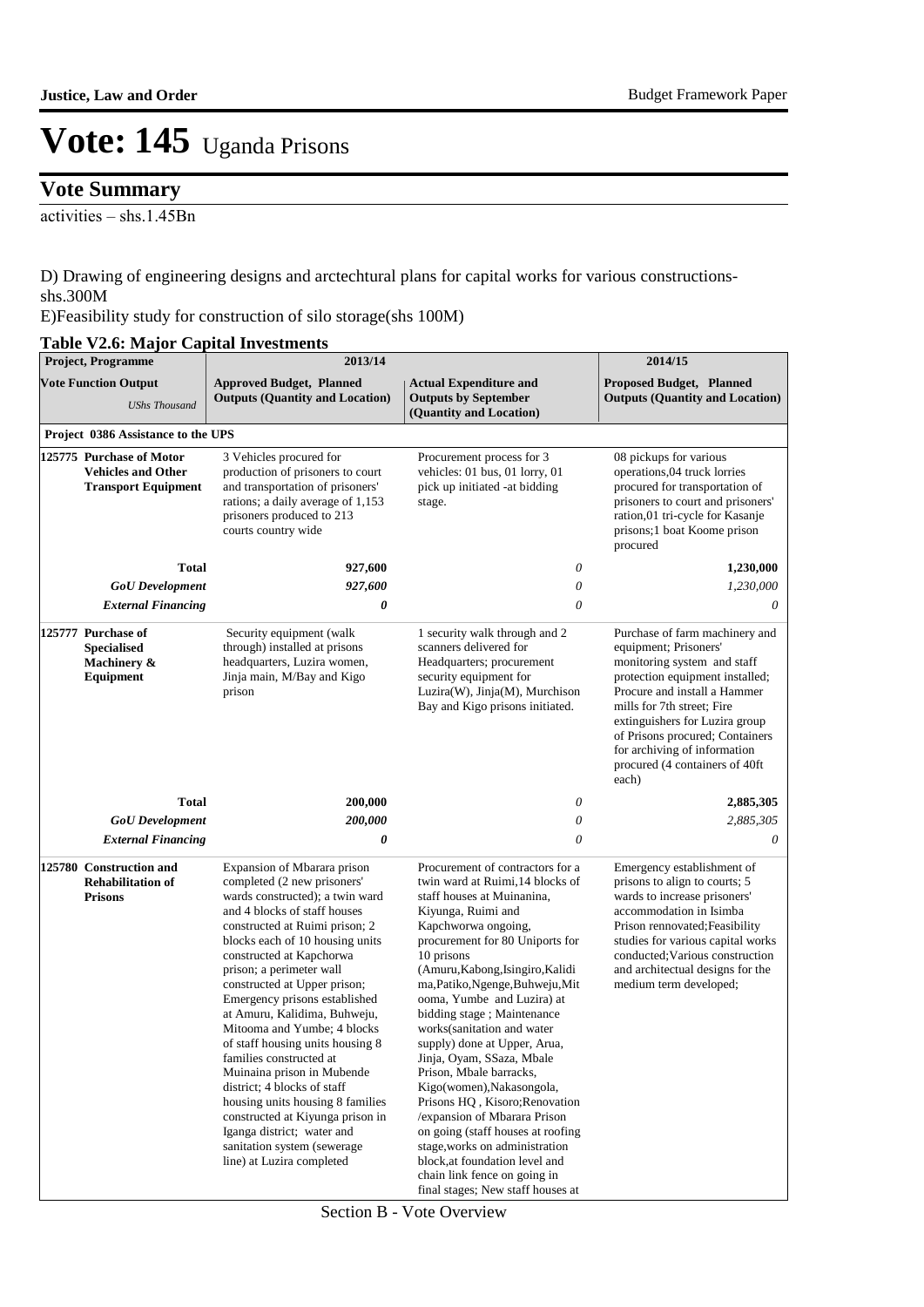### **Vote Summary**

| <b>Project, Programme</b>                                                                                                                                                                                                   | 2013/14   | 2014/15                                                                                                                                                                                                                                                                                                                                                                                                                                                                                                                                                                                                               |                                                                           |  |
|-----------------------------------------------------------------------------------------------------------------------------------------------------------------------------------------------------------------------------|-----------|-----------------------------------------------------------------------------------------------------------------------------------------------------------------------------------------------------------------------------------------------------------------------------------------------------------------------------------------------------------------------------------------------------------------------------------------------------------------------------------------------------------------------------------------------------------------------------------------------------------------------|---------------------------------------------------------------------------|--|
| <b>Vote Function Output</b><br><b>Actual Expenditure and</b><br><b>Approved Budget, Planned</b><br><b>Outputs (Quantity and Location)</b><br><b>Outputs by September</b><br><b>UShs Thousand</b><br>(Quantity and Location) |           |                                                                                                                                                                                                                                                                                                                                                                                                                                                                                                                                                                                                                       | <b>Proposed Budget, Planned</b><br><b>Outputs (Quantity and Location)</b> |  |
|                                                                                                                                                                                                                             |           | Mbarara (4 blocks) and<br>Nakasongola (3 blocks) at<br>roofing stage; Works on New<br>Nebbi Prison, water and<br>sanitation system at Tororo<br>Prison, Max. Security Prison at<br>Kitalya Prison, Classrooms/<br>educational infrastructure at<br>Gulu Prison, Strengthening<br>Security at Kitalya Old Prison<br>on going; Construction of water<br>borne toilets in 20 Prison<br>stations (Kole, Bwera,<br>Nyabirongo, Kaliro, Bugiri,<br>Nyabuhikye, Rukungiri,<br>Lwengo, Mugoye, Kasanda,<br>Kagadi, Lugazi, Kigumba,<br>Ntwetwe, Kiboga, Butaleja,<br>Kamuge, Dokolo, Katakwi and<br>Bukedea) in final stages. |                                                                           |  |
| <b>Total</b>                                                                                                                                                                                                                | 4,480,036 | 35,841                                                                                                                                                                                                                                                                                                                                                                                                                                                                                                                                                                                                                |                                                                           |  |
| <b>GoU</b> Development                                                                                                                                                                                                      | 4,480,036 | 35,841                                                                                                                                                                                                                                                                                                                                                                                                                                                                                                                                                                                                                | 1,283,200                                                                 |  |
| <b>External Financing</b>                                                                                                                                                                                                   | 0         | 0                                                                                                                                                                                                                                                                                                                                                                                                                                                                                                                                                                                                                     | 0                                                                         |  |

#### **(iv) Vote Actions to improve Priority Sector Outomes**

Develop and install an irrigation system at Ruimi prison to reduce drought effects, enhance production and generate budget savings that will be channeled to cater for other critical un funded priorities.

Low cost solutions in construction of staff houses using force on account

Increase on the forest acreage to generate enough fuel wood to mitigate the high expenditure on wood fuel

Strengthening the capacity of prisons industries to cater for tailoring and furniture needs

Recruitment of more warders and wardresses to mitigate the gaps created by staff attrition. Current staff prisoner ration is 1:7.1 against an ideal 1:3

Construction and renovation of prisons to increase holding capacity. Projected daily average is 44,476 prisoners for FY 2014/2015.

Conduct studies to guide in the development of the corrections policy to enable the service full fill its mandate of rehabilitation of offenders.

| <b>Table V2.7: Priority Vote Actions to Improve Sector Performance</b>                                                                                                                                  |                          |                          |  |  |  |
|---------------------------------------------------------------------------------------------------------------------------------------------------------------------------------------------------------|--------------------------|--------------------------|--|--|--|
| 2013/14 Planned Actions:                                                                                                                                                                                | 2013/14 Actions by Sept: | 2014/15 Planned Actions: |  |  |  |
| Sector Outcome 2: Access to JLOS services particularly for the vulnerable persons enhanced                                                                                                              |                          |                          |  |  |  |
| Vote Function: 1257 Prison and Correctional Services                                                                                                                                                    |                          |                          |  |  |  |
| Adressing specific incidences of human rights violation (Transportation of prisoners to 213 courts,<br>VF Performance Issue:<br>feeding of prisoners, Staff and prisoners' uniforms, medical treatment) |                          |                          |  |  |  |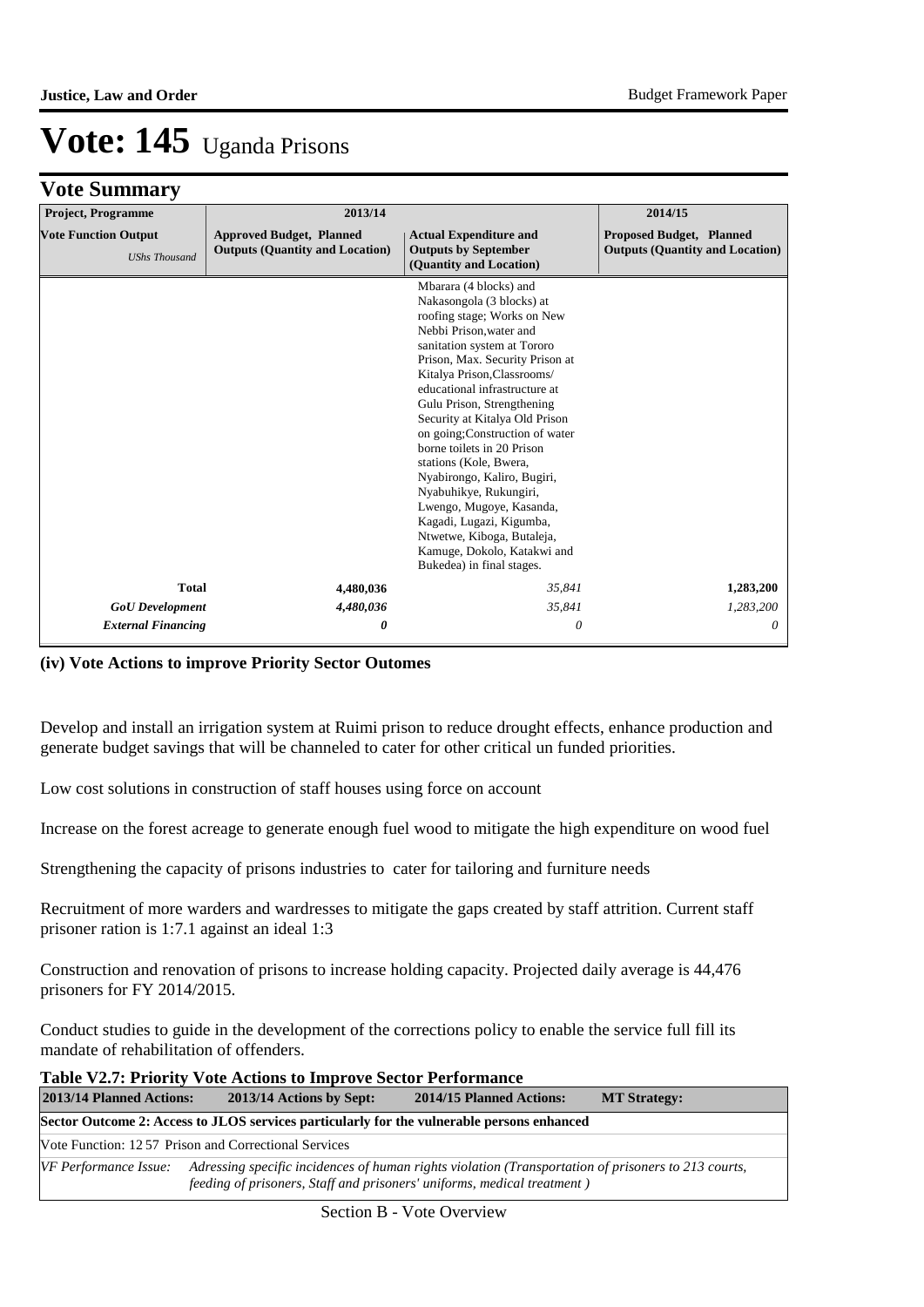| 2013/14 Planned Actions:                                                                                                                                                                                                                                                                    | 2013/14 Actions by Sept:                                                                                                                                                                                                                                                                                                                                                                                                                                                                                                                                                                                                                                                                                            | 2014/15 Planned Actions:                                                                                                                                                                                                                                                            | <b>MT</b> Strategy:                                                                                                                                                                                                         |
|---------------------------------------------------------------------------------------------------------------------------------------------------------------------------------------------------------------------------------------------------------------------------------------------|---------------------------------------------------------------------------------------------------------------------------------------------------------------------------------------------------------------------------------------------------------------------------------------------------------------------------------------------------------------------------------------------------------------------------------------------------------------------------------------------------------------------------------------------------------------------------------------------------------------------------------------------------------------------------------------------------------------------|-------------------------------------------------------------------------------------------------------------------------------------------------------------------------------------------------------------------------------------------------------------------------------------|-----------------------------------------------------------------------------------------------------------------------------------------------------------------------------------------------------------------------------|
| 3 Vehicles procured for<br>transportation of prisoners to<br>court; 33,333 prisoners<br>dressed with a pair of uniform<br>each; all staff (6,562)provided<br>with a pair of uniform each                                                                                                    | Procurement of 03<br>vechicles(01 bus,01 lorry,01<br>pickup) to carry prisoners to<br>court and transport prisoners'<br>ration initiated-at bidding<br>stage; Materials to dress 38,332<br>prisoners with uniform<br>procured and is being stiched.                                                                                                                                                                                                                                                                                                                                                                                                                                                                 | 14 vehicles procured for<br>production of prisoners to<br>court; a daily average of 1491<br>prisoners delivered to 213<br>courts and monitor human<br>rights; 44,476 prisoners<br>dressed with a pair of uniform<br>each; all staff (6,464) provided<br>with a pair of uniform each | Aligning of prisons to other<br><b>JLOS</b> institutions to reduce on<br>the expenses of producing<br>prisoners to court                                                                                                    |
| VF Performance Issue:                                                                                                                                                                                                                                                                       | Inadequate rehabilitation facilities and programmes                                                                                                                                                                                                                                                                                                                                                                                                                                                                                                                                                                                                                                                                 |                                                                                                                                                                                                                                                                                     |                                                                                                                                                                                                                             |
| 8,000 prisoners imparted with<br>life skills (in agriculture and<br>vocational studies); 2,000<br>prisoners on formal education<br>programme supported; rate of<br>recidivism reduced from<br>26.7% to 26%                                                                                  | 5,870 inmates counseled and<br>helped to cope with<br>imprisonment; religious<br>services facilitated in all<br>prisons; educational programs<br>organized for 2019 inmates;<br>55 stations running FAL<br>programs; 4,440 inmates<br>benefited from sports and<br>other recreation activities;<br>12,500 inmates linked to<br>actors of criminal justice<br>agencies; 6,235 inmates under<br>going training in life(5000 in<br>agricultural and 1235 in<br>vocational ) skills; moral and<br>spiritual rehabilitation given to<br>12,500inmates; babies (175)<br>staying with their mothers in<br>prison looked after; social<br>welfare programs for staff<br>families and children extended<br>to 141 units      | 8,000 prisoners imparted with<br>life skills (5000 in agriculture<br>and vocational studies); 3,000<br>prisoners on formal education<br>programme supported; rate of<br>recidivism reduced from<br>26.7% to 26%                                                                     | Paradigm shift from penal to<br>correctional services with<br>emphasis on retooling of<br>rehabilitation facilities.<br>scalling up of counselling<br>services                                                              |
| VF Performance Issue:                                                                                                                                                                                                                                                                       | Infrastructure (Dilapidated and insufficient-prisoners and staff accomodation, security fencing,                                                                                                                                                                                                                                                                                                                                                                                                                                                                                                                                                                                                                    |                                                                                                                                                                                                                                                                                     |                                                                                                                                                                                                                             |
| Mbarara prison expanded; a<br>ward and staff houses<br>constructed at Ruimi; Staff<br>houses constructed at<br>Muinaina, Kiyunga, and<br>Kapchorwa prisons;<br>Emergency prisons<br>established at Buhweju,<br>Mitoma, Amuru; Amita<br>prison reconstructed; 3 wards<br>at Patiko renovated | <i>isolation facilities</i> )<br>Procurement of contractors for<br>a second twin ward at<br>Ruimi, 14 blocks of staff<br>houses at Muinanina,<br>Kiyunga, Ruimi and<br>Kapchworwa, renovation of<br>Patiko prison (3 wards), a<br>reception centre at Amuru<br>ongoing-at bidding<br>stage;procurement of 80<br>Uniports for 10 prisons<br>(Amuru, Kabong, Isingiro, Kalidi<br>ma, Patiko, Ngenge, Buhweju, Mi<br>tooma, Yumbe and Luzira) at<br>bidding stage; Expansion of<br>Mbarara Prison on going (3<br>blocks of staff houses at<br>roofing stage, administration<br>block on foundation level, and<br>chain link fence in final<br>stages); construction of new<br>staff houses at Mbarara(4<br>blocks) and | 5 prisoners' wards at Isimba<br>rennovated; Fencing of Namalu<br>prison completed; uniports<br>procured for emergengy<br>establishment of prisons to<br>reduce congestion levels now<br>at 261%                                                                                     | Rehabilitation/renovations and<br>expansion of existing prison<br>infrustructure-wards, perimeter<br>fences, construction of low<br>cost staff houses to reduce<br>congestion and improve<br>welfare of staff and prisoners |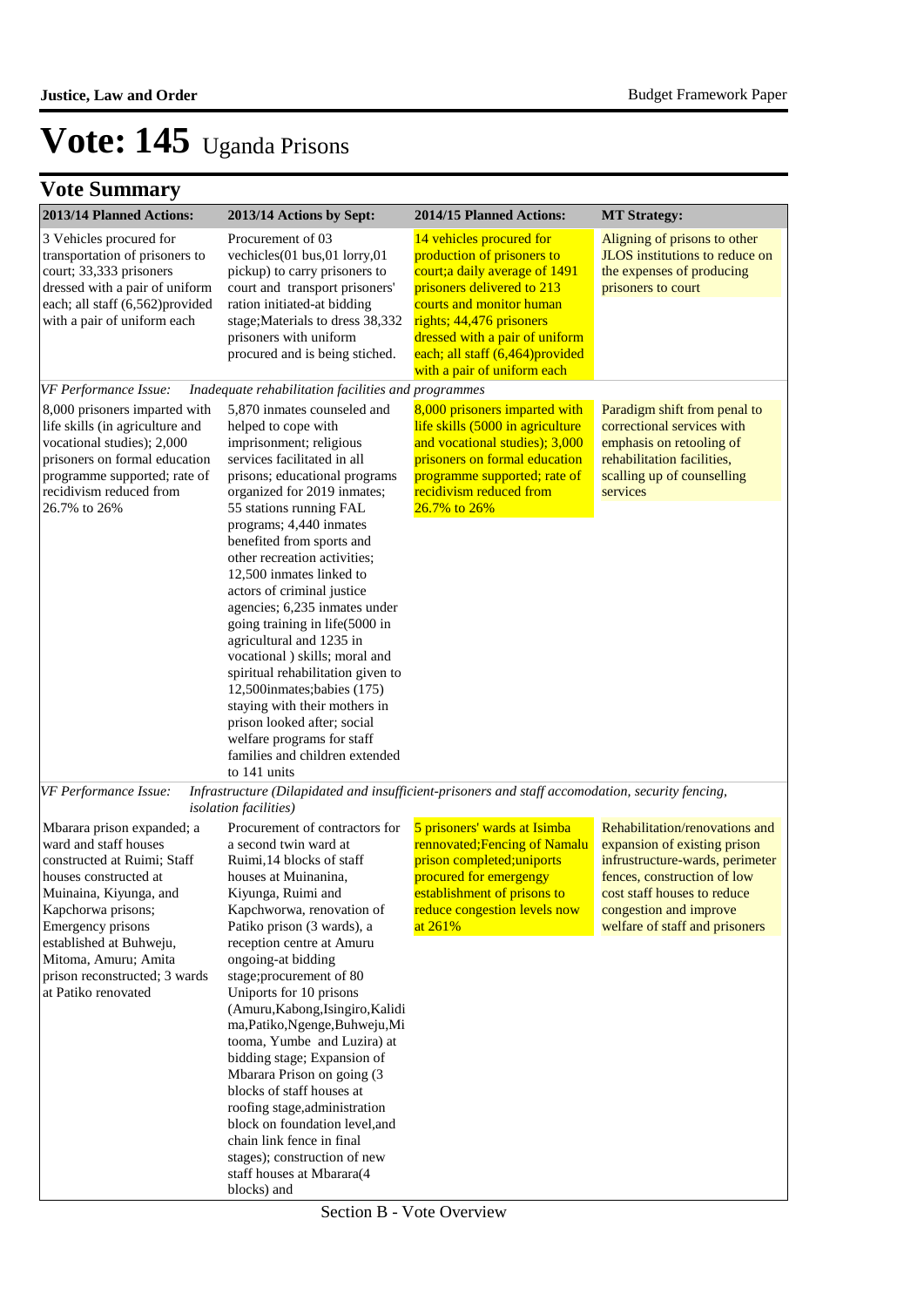### **Vote Summary**

| 2013/14 Planned Actions: | 2013/14 Actions by Sept:                                                                                                                                                                                                                                                  | 2014/15 Planned Actions: | <b>MT Strategy:</b> |
|--------------------------|---------------------------------------------------------------------------------------------------------------------------------------------------------------------------------------------------------------------------------------------------------------------------|--------------------------|---------------------|
|                          | Nakasongola(3blocks) at<br>roofing stage; Works on New<br>Nebbi Prison on going;<br>Expansion/renovation of Gulu<br>Prison at roofing stage;<br><b>Reconstruction of Namalu</b><br>recreation centre is practically<br>completed and woks in defects<br>liability period. |                          |                     |

### *V3 Proposed Budget Allocations for 2014/15 and the Medium Term*

*This section sets out the proposed vote budget allocations for 2014/15 and the medium term, including major areas of expenditures and any notable changes in allocations.* 

#### **Table V3.1: Past Outturns and Medium Term Projections by Vote Function\***

|                                       |                           |                        | 2013/14                            |         | <b>MTEF Budget Projections</b> |         |  |
|---------------------------------------|---------------------------|------------------------|------------------------------------|---------|--------------------------------|---------|--|
|                                       | 2012/13<br><b>Outturn</b> | Appr.<br><b>Budget</b> | <b>Spent by</b><br><b>End Sept</b> | 2014/15 | 2015/16                        | 2016/17 |  |
| Vote: 145 Uganda Prisons              |                           |                        |                                    |         |                                |         |  |
| 1257 Prison and Correctional Services | 89.567                    | 93.431                 | 19.013                             | 93.277  | 99.778                         | 111.285 |  |
| <b>Total for Vote:</b>                | 89.567                    | 93.431                 | 19.013                             | 93.277  | 99.778                         | 111.285 |  |

#### **(i) The Total Budget over the Medium Term**

Uganda Prisons Service has been allocated shs 85.577bn in FY2014/2015,shs 91.492bn in FY2016/2017 and shs 102.556 in FY2016/2017

#### **(ii) The major expenditure allocations in the Vote for 2014/15**

- Staff salaries shs.31.274bn which is 36.5% of the total budget
- Non-wage shs.44.116bn which is 51.6% of total budget
- Development budget shs.10.187bn which is 12% of the total budget

Of the non-wage recurrent budget major expenditure allocations are;

- Prisoners' food shs.20bn which is 45.3% of the non-wage recurrent budget
- Utilities-water, Electricity and Telecommunications which receive shs. 5.143bn (11.7%)
- Delivery of prisoners to court (vehicle maintainance and fuel) shs.1.457bn (3.3%)

For the capital development;

- Farming and farm infrastructure development shs.3.523bn(34.6% of the dev't budget)
- Renovation and construction of prisons shs.1.220bn(12 % of the dev't budget)
- Purchase of Vehicles shs.1.320bn (14.2% of the dev't budget)

#### **(iii) The major planned changes in resource allocations within the Vote for 2014/15**

Administration, planning, policy and support services , increased by shs 2.009Bn to cater for research and policy formulation, Prisons health services for both prisoners and staff, recruitment and training of staff to fill the gaps created due to staff attrition. Currently the custodial staff to prisoner ratio is 1:7.1 against 1:3 which is ideal.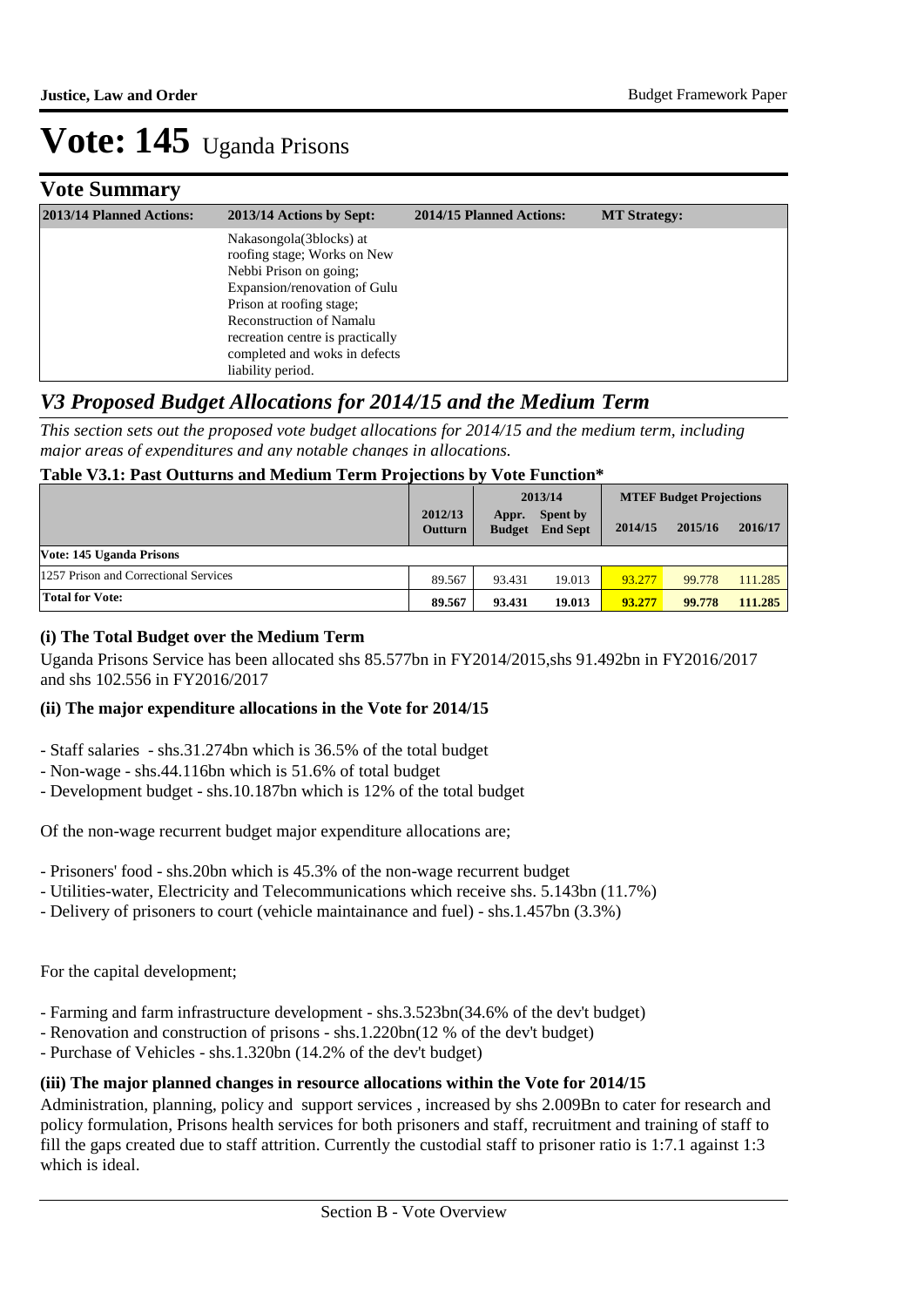### **Vote Summary**

Purchase of motor vehicles and other transport equipment has been increased by 1.095Bn to cater for purchase of vehicles for delivery of prisoners to court and enhance service delivery. With the huge misalignment between courts and Prisons, there is need to avail vehicles to ensure timely delivery of prisoners to courts.

Purchase of specialized machinery and equipment has been increased by 2.695Bn to cater for purchase of farm machinery, irrigation system at Ruimi Prison and security equipment. The increase is intended to; Enhance Prisons farm production through capitalization to supplement the insufficient Prisoners' feeding Budget and enhance the security of prisons

| Changes in Budget Allocations and Outputs from 2013/14 Planned Levels:                                                                                                                                            |                                                                                                                       |         |                                                                                                                                                                                                                            | Justification for proposed Changes in                                                                                                                                                                                                                                                                                                                                                                                                                                      |
|-------------------------------------------------------------------------------------------------------------------------------------------------------------------------------------------------------------------|-----------------------------------------------------------------------------------------------------------------------|---------|----------------------------------------------------------------------------------------------------------------------------------------------------------------------------------------------------------------------------|----------------------------------------------------------------------------------------------------------------------------------------------------------------------------------------------------------------------------------------------------------------------------------------------------------------------------------------------------------------------------------------------------------------------------------------------------------------------------|
| 2014/15                                                                                                                                                                                                           |                                                                                                                       | 2015/16 | 2016/17                                                                                                                                                                                                                    | <b>Expenditure and Outputs</b>                                                                                                                                                                                                                                                                                                                                                                                                                                             |
| Vote Function: 1202 Prison and Correctional Services                                                                                                                                                              |                                                                                                                       |         |                                                                                                                                                                                                                            |                                                                                                                                                                                                                                                                                                                                                                                                                                                                            |
| Output:                                                                                                                                                                                                           | 1257 02 Prisoners and Staff Welfare                                                                                   |         |                                                                                                                                                                                                                            |                                                                                                                                                                                                                                                                                                                                                                                                                                                                            |
| <b>UShs Bn:</b><br>Funds transferred to output Funds transferred to<br>125703 to enhance<br>training, research and policy<br>formulation                                                                          | $-3.310$ UShs Bn:<br>output125780 to enhance<br>construction of prisons and<br>staff quarters                         |         | $-2.160$ UShs Bn:<br>Funds transferred to output<br>125780 to enhance<br>construction of prisons and<br>staff quarters                                                                                                     | -0.242 The funds have been transferred o output<br>12703 to address the challenge of the<br>low staff to prisoner ratio though staff<br>training and to facilitate the<br>development of the corrections policy to<br>enable the service full fill its mandate of                                                                                                                                                                                                          |
|                                                                                                                                                                                                                   |                                                                                                                       |         |                                                                                                                                                                                                                            | rehabilitation of offenders                                                                                                                                                                                                                                                                                                                                                                                                                                                |
| Output:                                                                                                                                                                                                           | 1257 03 Administration, planning, policy & support services                                                           |         |                                                                                                                                                                                                                            |                                                                                                                                                                                                                                                                                                                                                                                                                                                                            |
| <b>UShs Bn:</b><br>Increased allocation to<br>prison health services for<br>both prisoners and staff,<br>staff training, research and<br>policy formulation                                                       | $2.009$ UShs Bn:<br>Increased allocation to<br>prison health services for<br>formulation                              |         | $1.719$ UShs Bn:<br>Increased allocation to<br>prison health services for<br>both prisoners and staff, staff both prisoners and staff, staff<br>training, research and policy training, research and policy<br>formulation | 4.663 Increasing allocation to staff training is<br>to aprtially cater for the recruitment and<br>training of staff to fill the gaps created<br>due to staff attrition. Currently the<br>custodial staff to prisoner ratio is 1:7.1<br>against 1:3 which is ideal.                                                                                                                                                                                                         |
|                                                                                                                                                                                                                   |                                                                                                                       |         |                                                                                                                                                                                                                            | Uganda Prisons Strategic objective is<br>transformation from Penal to<br>corrections. The increase to research<br>and Policy formulation is to cater for<br>research and the correctional policy<br>formulation                                                                                                                                                                                                                                                            |
| Output:<br>1257 05 Prisons Management                                                                                                                                                                             |                                                                                                                       |         |                                                                                                                                                                                                                            |                                                                                                                                                                                                                                                                                                                                                                                                                                                                            |
| <b>UShs Bn:</b>                                                                                                                                                                                                   | $1.095$ UShs Bn:                                                                                                      |         | 0.907 UShs Bn:                                                                                                                                                                                                             | <b>1.161</b> Over the years, the civil maintenance                                                                                                                                                                                                                                                                                                                                                                                                                         |
| for mantainance<br>construction of farm,<br>storage facilities, farm inputs storage facilities, farm<br>and irrigation.                                                                                           | for mantainance<br>, construction of farm<br>inputs, irrigation and<br>computerisation                                |         | for mantainance<br>, construction of farm<br>storage facilities , farm<br>inputs, irrigation and<br>computerisation                                                                                                        | Increased allocation to cater Increased allocation to cater Increased allocation to cater budget has been too low. The increase is<br>partly to cater for the 236 Prisons<br>maintenance; The increase is also to<br>cater for construction of farm storage<br>facilities to address the problem of post<br>harvest losses.<br>The increase also caters for irrigation<br>and farm inputs to enhance Prisons farm<br>production as a move towards food self<br>sufficiency |
| Output:                                                                                                                                                                                                           | 1257 75 Purchase of Motor Vehicles and Other Transport Equipment                                                      |         |                                                                                                                                                                                                                            |                                                                                                                                                                                                                                                                                                                                                                                                                                                                            |
| <b>UShs Bn:</b><br>Increased allocation to cater Increased allocation to cater Increased allocation to cater<br>for purchase of vehicles for<br>delivery of prisoners to<br>court and enhance service<br>delivery | $1.060$ UShs Bn:<br>for purchase of vehicles for<br>delivery of prisoners to<br>court and enhance service<br>delivery |         | $1.167$ UShs Bn:<br>for purchase of vehicles for<br>delivery of prisoners to<br>court and enhance service<br>delivery                                                                                                      | 1.167 Wiith the mis-alignment between courts<br>and Prisons, there is need to avail<br>vehicles to ensure timely delivery of<br>prisoners to courts.                                                                                                                                                                                                                                                                                                                       |
| Output:                                                                                                                                                                                                           | 1257 77 Purchase of Specialised Machinery & Equipment                                                                 |         |                                                                                                                                                                                                                            |                                                                                                                                                                                                                                                                                                                                                                                                                                                                            |

#### **Table V3.2: Key Changes in Vote Resource Allocation**

Section B - Vote Overview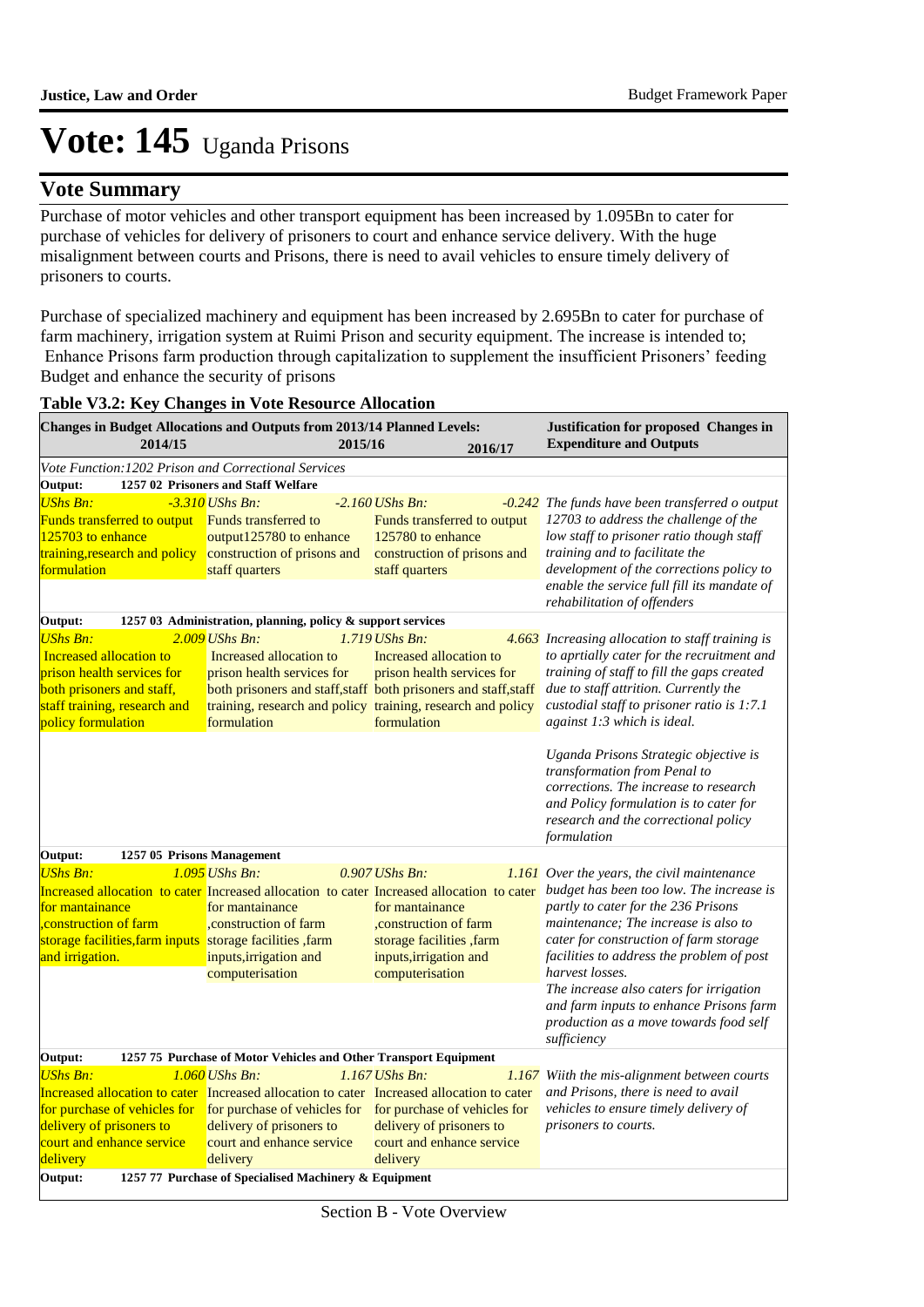### **Vote Summary**

| <b>Changes in Budget Allocations and Outputs from 2013/14 Planned Levels:</b><br>2014/15                                                                       |                                                                                                  | 2015/16                                                                                                                       | 2016/17 | <b>Justification for proposed Changes in</b><br><b>Expenditure and Outputs</b>                                                                                                                                                                                            |
|----------------------------------------------------------------------------------------------------------------------------------------------------------------|--------------------------------------------------------------------------------------------------|-------------------------------------------------------------------------------------------------------------------------------|---------|---------------------------------------------------------------------------------------------------------------------------------------------------------------------------------------------------------------------------------------------------------------------------|
| <b>UShs Bn:</b><br><b>Inreased allocation to cater</b><br>fo purchase of farm<br>machinery and security<br>equipment                                           | $2.795$ UShs Bn:<br>Inreased allocation to cater<br>for security equipment and<br>farm machinery | $1.110$ UShs Bn:<br>Inreased allocation to cater<br>for security equipment and<br>farm machinery                              |         | $1.110$ The increase is intended to:<br><b>Enhance Prisons farm production</b><br>through capitalisation to supplement the<br>insufficient Prisoners feeding Budget;<br>Safe guard against terrorism and<br>enhance terror suspects with other high<br>profile prisoners. |
| Output:                                                                                                                                                        | 1257 80 Construction and Rehabilitation of Prisons                                               |                                                                                                                               |         |                                                                                                                                                                                                                                                                           |
| UShs Bn:<br><b>Reduced allocation to carter</b> Increased allocation to<br>for farm machinery, security carter for construction and<br>and transport equipment | -3.520 UShs Bn:<br>rehabilitation of prisons and<br>staff quarters                               | $1.226$ UShs Bn:<br>Increased allocation to<br>carter for construction and<br>rehabilitation of prisons and<br>staff quarters |         | 5.046 The transfer is meant to enhance Prisons<br>farm production through capitalisation<br>to supplement the insufficient Prisoners<br>feeding Budget, and also safe guard<br>against terrorism and enhance terror<br>suspects with other high profile prisoners         |

### *V4: Vote Challenges for 2014/15 and the Medium Term*

Vote challenges and unfunded priorities *This section sets out the major challenges the vote faces in 2014/15 and the medium term which the vote has been unable to address in its spending plans.*

#### 1. FARMING AND FARM INFRASTRUCTURE DEVELOPMENT

Farming & farm infrastructure development (to enable prisons attain food self-sufficiency); Increase food production and generate efficiency budget saving of up to shs.16.24billion per annum, reduce prisoners' long hours of work. Total land acreage is 60,000 acres; land utilized is 4,200 acres (7%). Current storage capacity is 17,000 bags (2,000MT), required capacity is 45,000bags (4,500MT), capacity shortfall is 25,000bags (2,500MT); Insufficient budget for irrigation to overcome drought effects.

Activities that require major funding: irrigation system for Ruimi -shs5.32bn against a provision of shs 700million - shortfall is shs.4.62bn; Capitalization of Prisons farm -Combine harvester requires shs 0.96bn; Silo Storage - 5000 MT capacity at Ruimi and Ibuga for maize – shs3.8b; 12 Tractors and accessories – 2.4 bn against a provision of shs 1.05bn hence a shortfall of shs. 1.4bn; Farm inputs for 2 seasons requires shs.2.9bn against a provision of shs.2.5bn leaving a shortfall of shs 0.4bn.

#### 2. PRISONERS' FEEDING

Feeding of a daily average of 44,476 prisoners on the prescribed dietary scale requires shs.46 bn. Shs 20bn has been provided, hence a shortfall of shs.26bn. Aat current level of investment in prisons farms (shs2.5bn in farm inputs), food worth shs.7.5bn is expected from prisons farms – reducing the shortfall to shs.19.5bn;

#### 3. LOW STAFF NUMBERS AND HIGH STAFF ATTRITION.

a) The current level of custodial staffing is 5,548 against the required 14,825 at the projected prisoners' population of 44,476 (more 9,277 staff required); Custodial staff to prisoner ratio is 1:6.7 against 1:3 which is ideal.

b) Prisoners population has increased from a daily average of 31,064 prisoners in FY2011/12 to 38,931 (October, 2013), and is projected at 44,476 in (FY2014/2015);The service has also lost a total of 546 over a 3 year period without replacement

Annual average of over 250 staff leave the service due to poor conditions of work hence overworking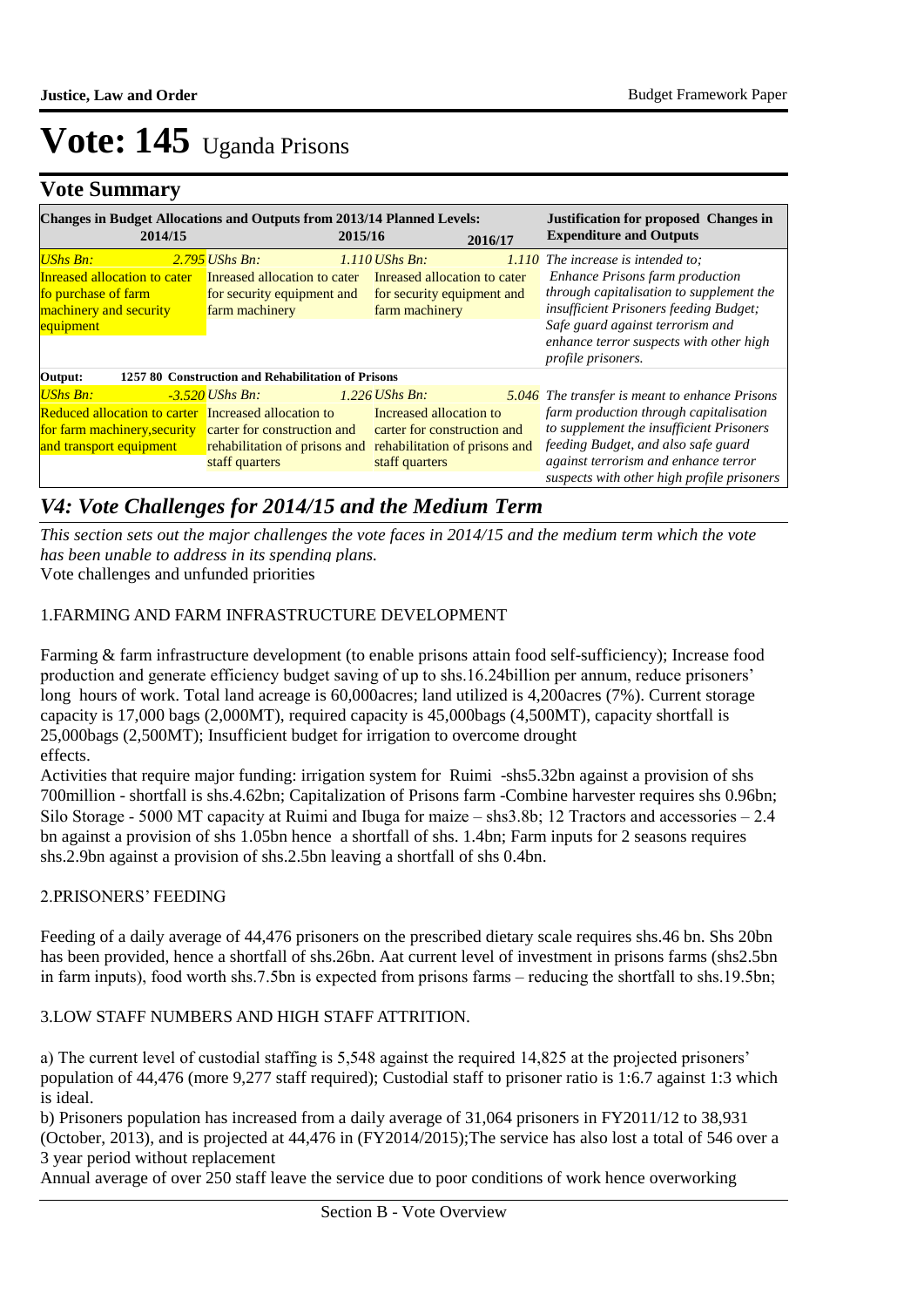### **Vote Summary**

c) Low staff numbers with some stations having less than 3 staff to manage three(03) shift system (staff unable to take annual leave, sick leave, shifts etc);

#### IMPACT OF THE POLICY DECISION OF RECRUITMENT BAN

-The Service is not able to undertake effective staff deployment for security and development of the UPS (rehabilitation, security, courts, farming etc);Higher staff attrition rate due to stress from long hours of work.

-Annual recruitment and Training 1,000 staff to attain a reasonable level of staffing requires shs.3.53bn and a wage provision of shs 5.0bn.

#### 4 ACCESS TO JUSTICE

#### -Misalignment of Courts and Prisons Location

This not only affects timely delivery of prisoners but also increases costs of service delivery (fuel and vehicle maintenance). Examples of misalignment are Bubukwanga – Bundibugyo 16km, Butiti to Kyenjojo 21km, Masafu- Busia 15km, Nebbi- Paidha 20km, Kotido –Kaabong 84km, Bubulo- Rwakhaka 14km, Namalu- Nakapiripirit 28km, Amuru- Gulu 70km, Amuru-Kalidima 50km, Tororo-Malaba, 17km, Nebbi-Ragem 28km, Buhweju- Bushenyi 40km

- Establishment of Anti-Corruption Court in Kampala

Transfer of suspects from 112 Districts to Kampala increases the costs of service delivery (fuel, vehicle maintenance, escorts, etc)

-Creation of new Districts and a requirement to have a complete chain of Justice in each District;

-Over the last 15 years, the Judiciary has extended its coverage and built more courts in the new districts which expansion is not matched by prisons establishment.

-The chain of justice is not complete districts of Isingiro, Busiki, Kilak, Butambala, Bukomansimbi, Ntoroko, Mitooma, Sheema, Buhweju, Agago, Kaabong, Amuru, Maracha, Lamwo, Napak, Bulambuli, Amudat, Luka, Namayingo, Kyankwanzi, Kween, Bududa, Kihihi, Rubirizi and Nakapiripirit among others.

- A daily average of 1,491 prisoners projected to be produced to 213 courts spread countrywide.

#### **4.TRANSPORT CHALLENGES**

-Inadequate and inappropriate transport system to match profiles of prisoners.

-We mainly use trucks for transportation of prisoners instead of caged buses.

-Out of the 236 prisons, only 40 (17%) have vehicles.

-The Prisons fleet is characterised by very old age and high maintenance costs.

-Shs. 4.7bn is required to procure 10 buses at a cost of shs.280 m per Bus and shs. 1.9bn for procurement of 10 trucks and 10 pick-ups against a provision of shs. 1.4bn leaving a short fall of shs 3.3bn.

-Transporting of prisoners to courts (a daily average of 1,491 prisoners to 213 courts) and in terms of vehicle maintenance & Fuel requires shs.3.18bn against a provision of shs.1.2bn hence a shortfall is shs.1.98bn.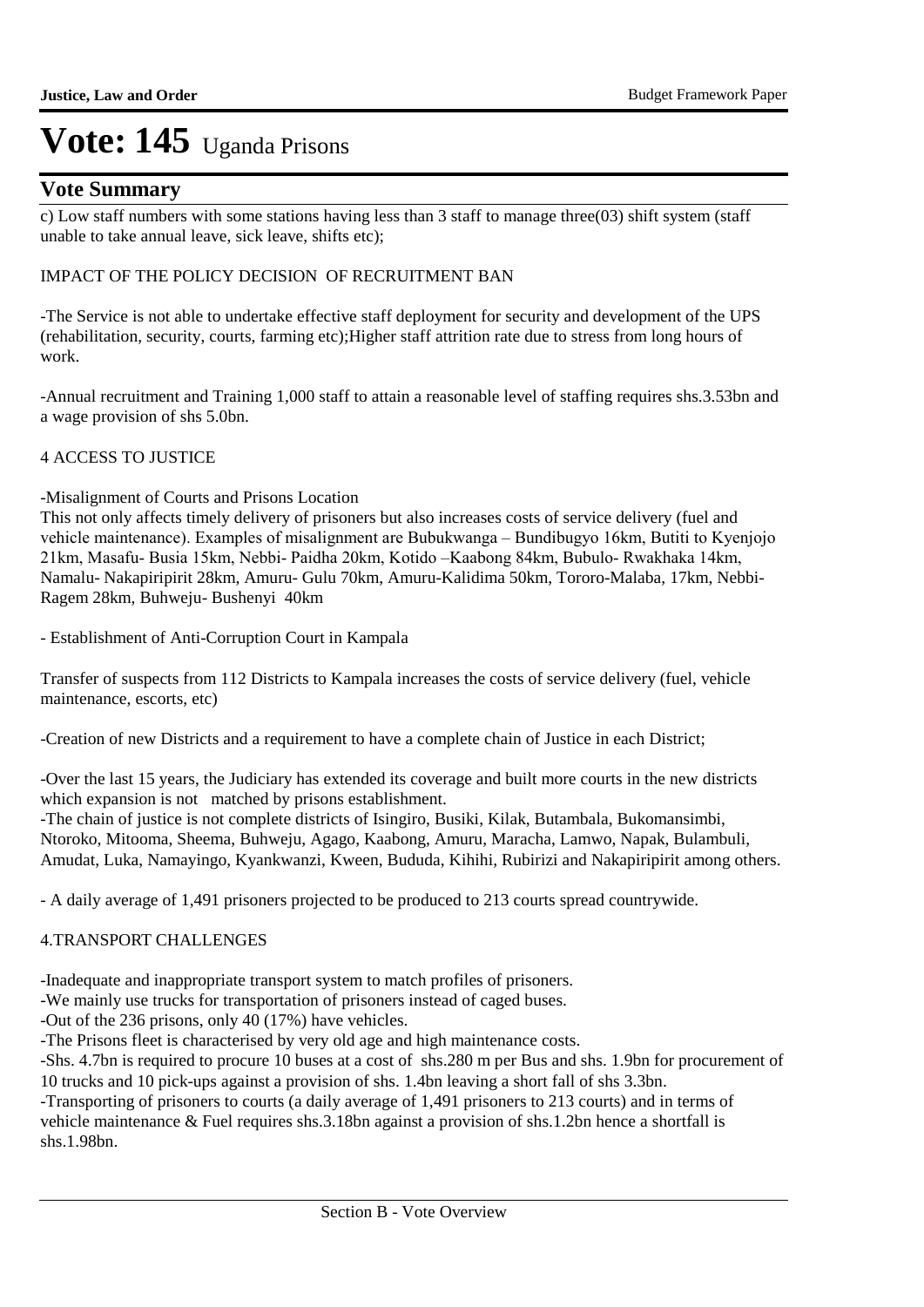### **Vote Summary**

### 5. OVERCROWDING AND ASSOCIATED CHALLENGES

The current prisons carrying capacity is for a daily average of 14,908. Current Prisoners' population is 38,931 (Nov 2013); exceeding the available capacity by 24,023 inmates (occupancy level is 261%); with some prisons housing up to 8 times their designed holding capacities. The overall annual population growth of 8% is not matched with expansion of prisoners' accommodation capacity. This poses a challenge in separating different categories of offenders, to break the cyclic chain of crime and violence Constructing 5 low security prisons per annum at shs.3.8bn per prison requires shs.19.0bn; no provision has been made for construction of prisons.

#### 6. INADEQUATE AND INAPPROPRIATE PHYSICAL INFRASTRUCTURE

Most of the Prison structures being used today were constructed before independence and have never been renovated. Some prison facilities are so dilapidated and not suitable for human habitation and have since been abandoned; required annual maintenance budget for 236 prisons is shs.1.23bn against the provision of only shs.407 million leaving a short fall of shs. 823m.

•infrastructure does not match security requirements of changing profiles of prisoners.

•The health infrastructure is non-existent in 163 (72%) of prisons.

#### 7. STAFF WELFARE

Staff accommodation: About 5,000 out of 6,464 uniformed staff are not properly housed. They stay in improvised houses, unipots, Finamores, canteens, while other staff rent at their own cost. This may explain high staff attrition rate of over 250 staff per year. This also compromises security of the prison and the public at large.

To construct a 2 bed roomed house for 500 staff requires Shs.40bn (Shs.80million per housing unit).Use of force on account approach has been adopted to reduce construction costs.

#### 8. POOR WATER AND SANITATION SYSTEMS - "NIGHT SOIL BUCKET SYSTEM"

The infrastructure design in most prisons has no provisions for sanitary system. 128 (55%) out of 236 prisons still use "night soil" bucket system which is degrading, inhuman and responsible for high prevalence of STI

Due to high population,even in places with waterborne toilets, sanitation facilities have been stretched beyond capacity and have collapsed. In FY 2013/14, water borne toilets are being constructed at 40 prisons. To phase out the bucket system in all prisons (88 that will remain) at approx-shs 30m per prison requires shs2.64bn. Major overhaul of sanitation system in major prisons is required.

#### 9. INADEQUATE STAFF AND PRISONERS' UNIFORMS AND BEDDINGS FOR PRISONERS

#### STAFF UNIFORMS:

 Each staff is entitled to at least 2 pairs of uniforms with accessories and protective gear (Rain coats, gum boots, water bottles, shoes helmets, etc). Currently each staff is provided with only 1 pair of uniform that he has to wear on a daily basis. No protective gear is provided.

None provision of uniform is not only an embarrassment to the State but also a source insecurity on part of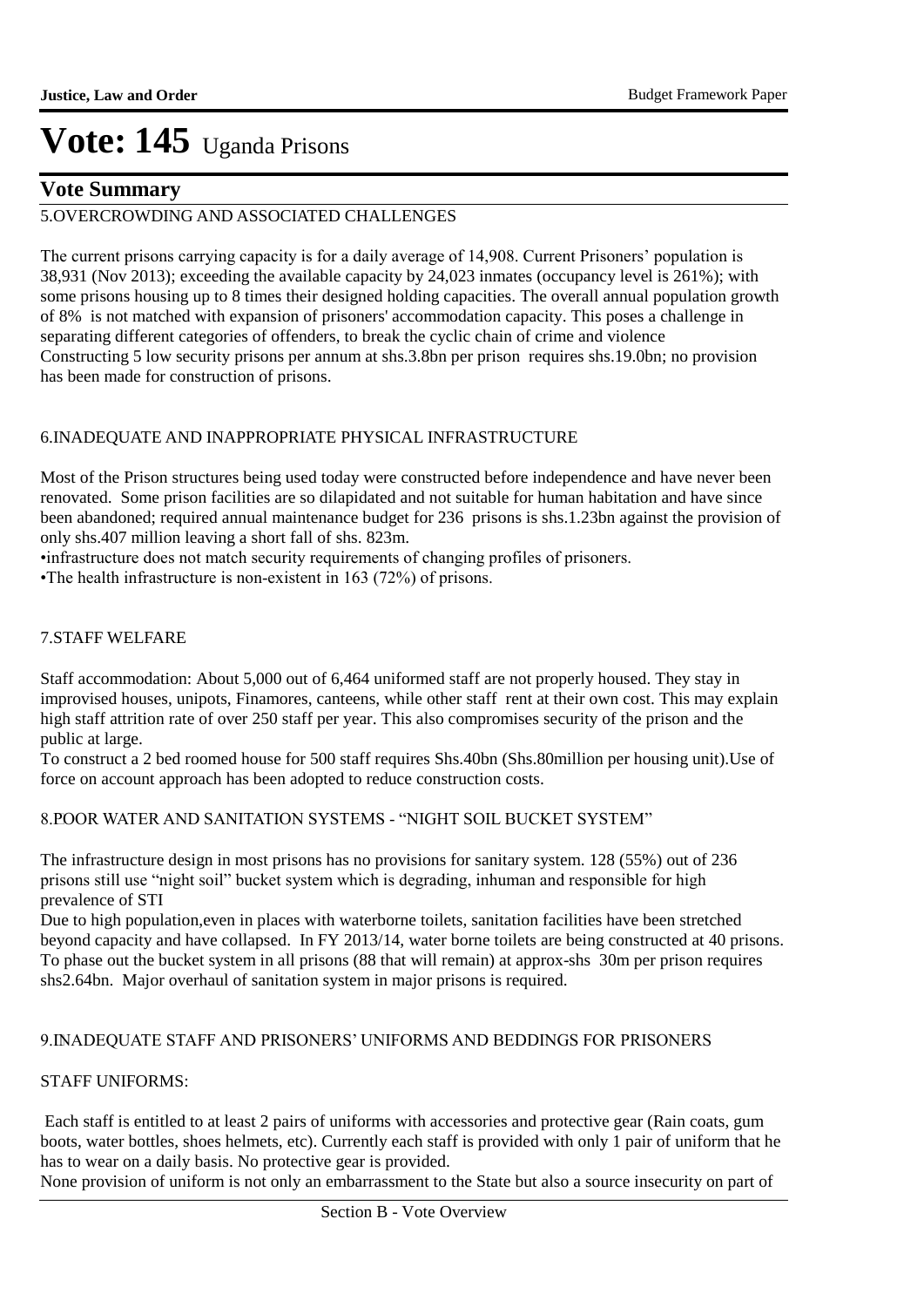### **Vote Summary**

staff and the public. To dress 6464 uniformed staff with a complete pair of uniform, shs.3.050bn is required against a provision of shs.1.5bn, hence a shortfall of shs.1.550bn.

#### PRISONERS' UNIFORMS AND BEDDINGS

A prisoner is entitled to 2 pairs of uniform, a blanket, and a felt mattress. 80% of prisoners have no appropriate beddings only 1 pair is provided. For a daily average of 44,476 prisoners,2 pairs of uniformshs.1.957Bn;a blanket-shs 3Bn;felt mattress-shs.2.224Bn.Total- shs.7.181Bn is required for adequate provision of above essentials. Shs.2.5bn has been provided for FY2014/2015, hence a shortfall of shs. 4.681billion. None provision of these items is a human rights violation.

#### OUTSTANDING UTILITY BILLS;

Since the beginning of FY 2013/2014, outstanding bills for electricity and water have accumulated to Shs.17.9 bn. Annual budget requirement for water is shs 2.088Bn,electricity is shs 7.760Bn against a provision of 1.389Bn for water and shs 3.754Bn for electricity In FY 2014/15, no provision has been made for payment of utility bills arrears.

#### 11. INADEQUATE REHABILITATION SERVICES

a) There is inadequate rehabilitation facilities and programmes to enhance rehabilitation and reintegration of offenders; only 13 out of 236 prisons have industrial workshops but which are also not well equipped. B) The existing rehabilitation facilities do not match with the current sentencing regime with many prisoners having sentences of 30 yrs and above. The existing facilities and the prevailing rehabilitation process are not tailored to handle such cases.

Establishing, equipping and staffing rehabilitation/correctional centres (industrial workshops) per annum in at least 10 prisons requires Shs.4bn. No provision has been made for establishing rehabilitation facilities.

#### 12. LOW APPLICATION OF MODERN TECHNOLOGY IN DOCUMENTATION AND PRISONERS' PROFILING

a) There is absence of appropriate data management systems, appropriate software applications, and policy framework for technological development of prisons which compromises the safety and security of prisons. b) There is no application of technology in the identification, management and control of prisoners in terms of CCTV cameras and bio metric technology.

d) Low ICT development, in terms of hardware, software, and training to facilitate prisoners' identification, classification, segregation, and control.

e)Required for providing and sustaining the necessary infrastructure is shs.5.2billion

#### 13. PRISONS HEALTH SERVICES

-High TB prevalence of 654/100,000 (c/f to national rate of 300/100,000) and lack of TB isolation facilities . -Limited capacity for TB pre-entry screening services (is done in only 24 out of 236 prisons)

-High HIV/AIDs prevalence of approx. 11% among inmates (national rate is 6.4%).

-The coverage of HIV/AIDS services is limited to only 15% of the health units in UPS.

-Low staffing of health facilities: 218 (50%) out of 436 posts.

-To adequately provide health services in prisons requires an annual provision of shs. 3.8bn against a provision of shs.1.05bn leaving a short fall of shs, 2.75bn.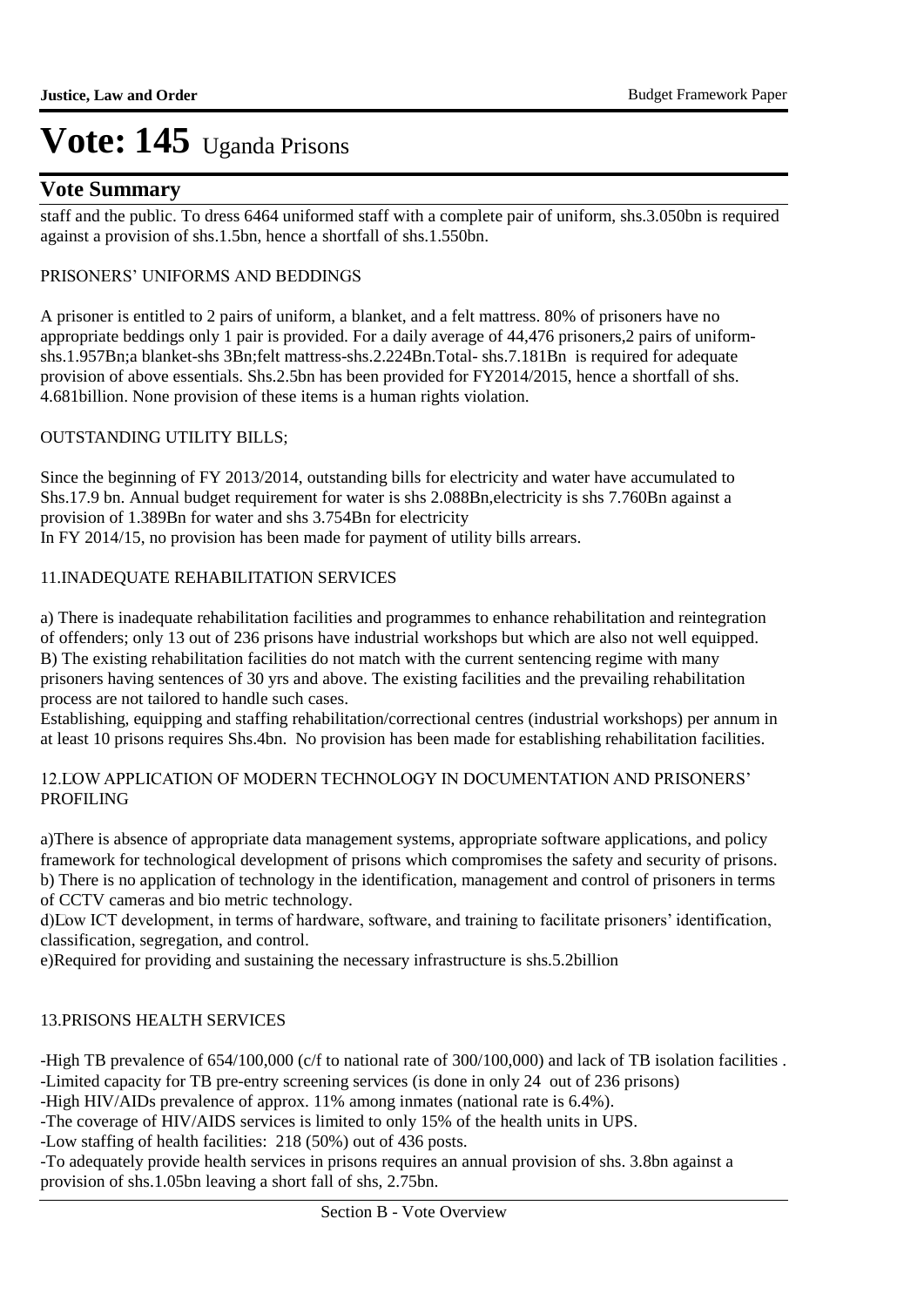| <b>Table V4.1: Additional Output Funding Requests</b>                                        |                                                                                                                                                                                                                                                                                                                                                                                                                                                                                                                                                                                                                                                                                                                                                                                                                                                                                                                                                                                                                                                                                                                                                                                                                                                                                      |  |  |  |  |
|----------------------------------------------------------------------------------------------|--------------------------------------------------------------------------------------------------------------------------------------------------------------------------------------------------------------------------------------------------------------------------------------------------------------------------------------------------------------------------------------------------------------------------------------------------------------------------------------------------------------------------------------------------------------------------------------------------------------------------------------------------------------------------------------------------------------------------------------------------------------------------------------------------------------------------------------------------------------------------------------------------------------------------------------------------------------------------------------------------------------------------------------------------------------------------------------------------------------------------------------------------------------------------------------------------------------------------------------------------------------------------------------|--|--|--|--|
| <b>Additional Requirements for Funding and</b><br><b>Outputs in 2014/15:</b>                 | <b>Justification of Requirement for</b><br><b>Additional Outputs and Funding</b>                                                                                                                                                                                                                                                                                                                                                                                                                                                                                                                                                                                                                                                                                                                                                                                                                                                                                                                                                                                                                                                                                                                                                                                                     |  |  |  |  |
| Vote Function: 1201 Prison and Correctional Services                                         |                                                                                                                                                                                                                                                                                                                                                                                                                                                                                                                                                                                                                                                                                                                                                                                                                                                                                                                                                                                                                                                                                                                                                                                                                                                                                      |  |  |  |  |
| Output:<br>1257 01 Rehabilitation & re-integration of offenders<br><b>UShs Bn:</b><br>17.980 | Farming & farm infrastructure development (to enable prisons<br>attain food self-sufficiency); Increase food production and<br>generate efficiency budget saving of up to shs.16.24 billion per<br>annum, reduce prisoners' long hours of work. Total land acreage<br>is $60,000$ acres; land utilized is $4,200$ acres (7%). Current storage<br>capacity is 17,000 bags (2,000MT), required capacity is<br>45,000bags (4,500MT), capacity shortfall is 25,000bags<br>(2,500MT); Insufficient budget for irrigation to overcome drought<br>effects.<br>Activities that require major funding: irrigation system for<br>Ruimi -shs5.32bn against a provision of shs 700million - shortfall<br>is shs.4.62bn; Capitalization of Prisons farm - Combine harvester<br>requires shs 0.96bn; Silo Storage - 5000 MT capacity at Ruimi<br>and Ibuga for maize - shs3.8b; 12 Tractors and accessories $-2.4$<br>bn against a provision of shs 1.05bn hence a shortfall of shs.<br>1.4bn; Farm inputs for 2 seasons requires shs.2.9bn against a<br>provision of shs.2.5bn leaving a shortfall of shs 0.4bn.<br>Inadequate Rehabilitation services<br>-There are inadequate rehabilitation facilities and programmes to<br>enhance rehabilitation and reintegration of offenders; only 13 out |  |  |  |  |
|                                                                                              | of 236 prisons have industrial workshops but which are also not<br>well equipped.<br>-The existing rehabilitation facilities do not match with the current<br>sentencing regime with many prisoners having sentences of 30 yrs<br>and above. The existing facilities and the prevailing rehabilitation<br>process are not tailored to handle such cases.<br>Establishing, equipping and staffing rehabilitation/correctional<br>centres (industrial workshops) per annum in at least 10 prisons<br>requires Shs.4.00bn. No provision has been made for establishing<br>rehabilitation facilities which greatly hampers our mandate of                                                                                                                                                                                                                                                                                                                                                                                                                                                                                                                                                                                                                                                |  |  |  |  |
|                                                                                              | rehabilitation.                                                                                                                                                                                                                                                                                                                                                                                                                                                                                                                                                                                                                                                                                                                                                                                                                                                                                                                                                                                                                                                                                                                                                                                                                                                                      |  |  |  |  |
| 1257 02 Prisoners and Staff Welfare<br>Output:<br><b>UShs Bn:</b><br>69.143                  | Feeding of a daily average of 44,476 on 3 meals per day per<br>prisoner requires shs.46bn against the provision of shs.20bn<br>hence a shortfall of shs.26bn. At current level of investment,<br>prison farm production is projected to produce food worth<br>shs.7.5bn; The overall shortfall will be<br>shs.19.5bn;<br>INADEQUATE STAFF AND PRISONERS' UNIFORMS AND<br><b>BEDDINGS FOR PRISONERS</b><br>Staff uniforms:<br>Each staff is entitled to at least two pairs of uniforms with<br>accessories and protective gear (Rain coats, gum boots, water<br>bottles, shoes helmets, etc). Currently each staff is provided with<br>only 1 pair of uniform that he has to wear on a daily basis. No<br>protective gear is provided.<br>None provision of uniform is not only an embarrassment to the<br>State but also a source insecurity on part of staff and the public.<br>To dress all uniformed staff with a complete pair of uniform,<br>shs.3.050bn is required. For FY 2014/2015 a provision of<br>shs.1.5bn has been made, hence a shortfall of shs.1.550bn.                                                                                                                                                                                                             |  |  |  |  |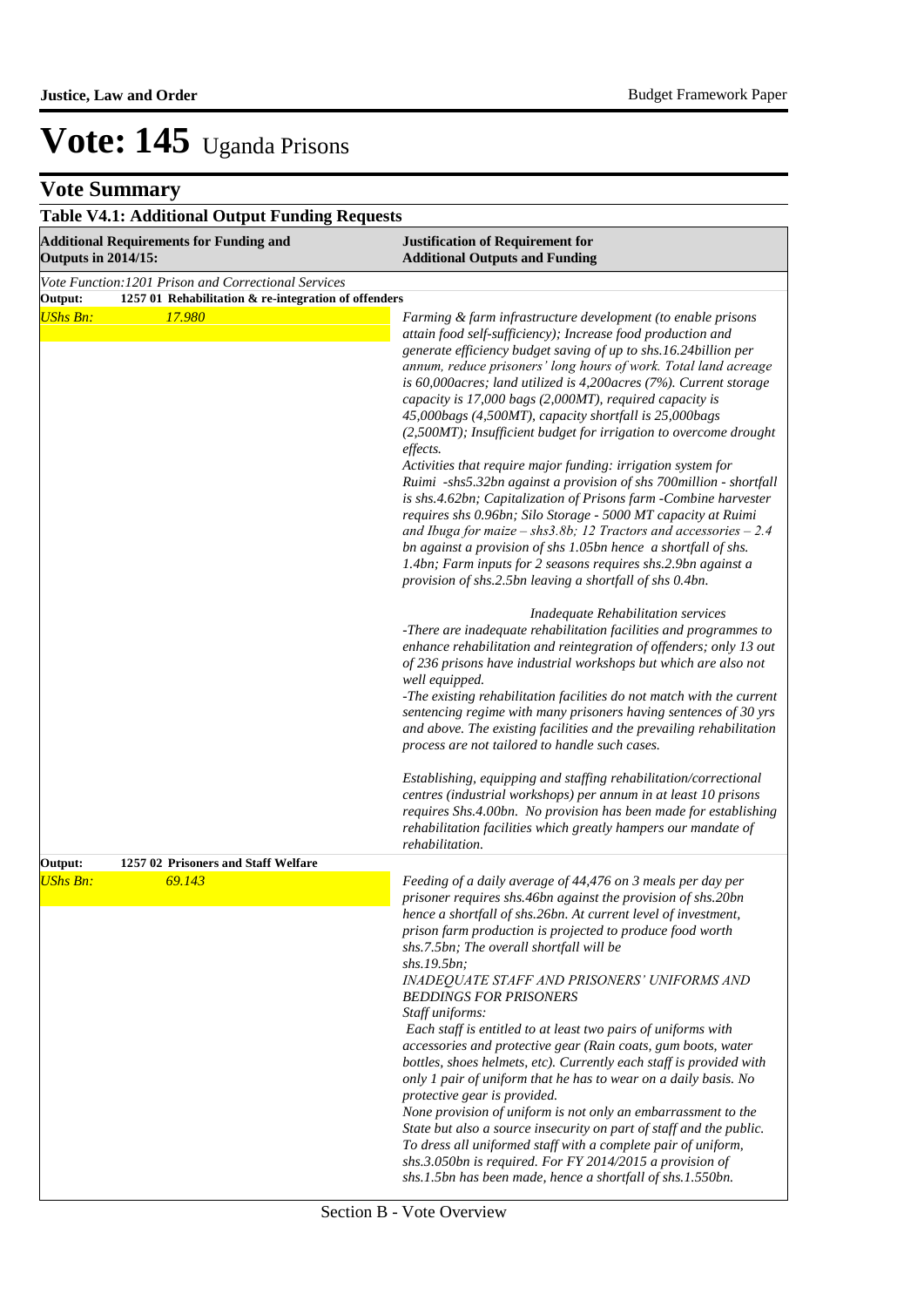| <b>Additional Requirements for Funding and</b><br><b>Outputs in 2014/15:</b> | <b>Justification of Requirement for</b><br><b>Additional Outputs and Funding</b>                                                                                                                                                                                                                                                                                                                                                                                                                                                                                                                                                                                                                                                                                                                                                                                                                                                                                                                                                                                                                                                                                                           |  |  |
|------------------------------------------------------------------------------|--------------------------------------------------------------------------------------------------------------------------------------------------------------------------------------------------------------------------------------------------------------------------------------------------------------------------------------------------------------------------------------------------------------------------------------------------------------------------------------------------------------------------------------------------------------------------------------------------------------------------------------------------------------------------------------------------------------------------------------------------------------------------------------------------------------------------------------------------------------------------------------------------------------------------------------------------------------------------------------------------------------------------------------------------------------------------------------------------------------------------------------------------------------------------------------------|--|--|
|                                                                              | Prisoners' uniforms and beddings<br>A prisoner is entitled to 2 pairs of uniform, a blanket, and a felt<br>mattress. 80% of prisoners have no appropriate beddings and<br>resources are not sufficient for providing 2 pairs of uniform per<br>prisoner. In some prisons, prisoners have no beddings at all and<br>sleep on the bare floor if they cannot provide for themselves. For<br>a daily average of 44,476 prisoners, shs.6.093bn is required for<br>adequate provision of above essentials. Shs.2.5bn has been<br>provided for FY2014/2015, hence a shortfall of shs. 3.593billion.<br>None provision of these items is a human rights violation.<br>Staff welfare<br>Staff accommodation: About 5,000 out of 6,464 uniformed staff<br>are not properly housed. They stay in improvised houses, unipots,<br>Finamores, canteens, while others rent at their own cost. This may<br>explain high staff attrition rate of over 250 staff per year. This<br>also compromises security of the prison and the public at large.<br>To provide a two bed roomed house per staff for 500 staff per<br>annum requires Shs.40bn (Shs.80million per housing unit) $-$<br>phased over 10 years |  |  |
| Output:<br>1257 05 Prisons Management                                        |                                                                                                                                                                                                                                                                                                                                                                                                                                                                                                                                                                                                                                                                                                                                                                                                                                                                                                                                                                                                                                                                                                                                                                                            |  |  |
| <b>UShs Bn:</b><br>16.300                                                    | LOW STAFF NUMBERS AND HIGH STAFF ATTRITION.<br>The current level of custodial staffing is 5,548 against the<br>required 14,825 at the projected prisoners' population of 44,476<br>(more 9,277 staff required)<br>Prisoners population has increased from a daily average of<br>35,565 prisoners in FY2012/13 to 38,931 (October, 2013), and is<br>projected at 44,476 in (FY2014/2015);<br>Low staff numbers with some stations having less than 3 staff to<br>manage three( $03$ ) shift system (staff unable to take annual leave,<br>sick leave, shifts etc);<br>Custodial staff to prisoner ratio is 1:6.7 against 1:3 which is<br>ideal.<br>Annual average of over 250 staff leave the service due to poor<br>conditions of work, among others, yet we have not recruited since<br>2010.<br>Recruitment and Training 1,000 staff to attain a reasonable level<br>of staffing requires shs.3.53bn and a wage provision of shs. 5bn.<br><b>OUTSTANDING UTILITY BILLS;</b>                                                                                                                                                                                                              |  |  |
|                                                                              | Since the beginning of FY 2013/2014, outstanding bills for<br>electricity and water have accumulated to Shs.17.9bn.Annual<br>budget requirement for water is shs 2.088Bn, electricity is shs<br>7.760Bn against a provision of shs 1.389Bn for water, shs<br>3.754Bn for electricity.<br>Todate, the overall shortfall so far is shs.17.9bn.<br>In FY 2014/15, no provision has been made for payment of utility<br>bills arrears.<br>Low application of modern technology in documentation and<br>prisoners' profiling<br>a)There is absence of appropriate data management systems,<br>appropriate software applications, and policy framework for<br>technological development of prisons which compromises the<br>safety and security of prisons.                                                                                                                                                                                                                                                                                                                                                                                                                                      |  |  |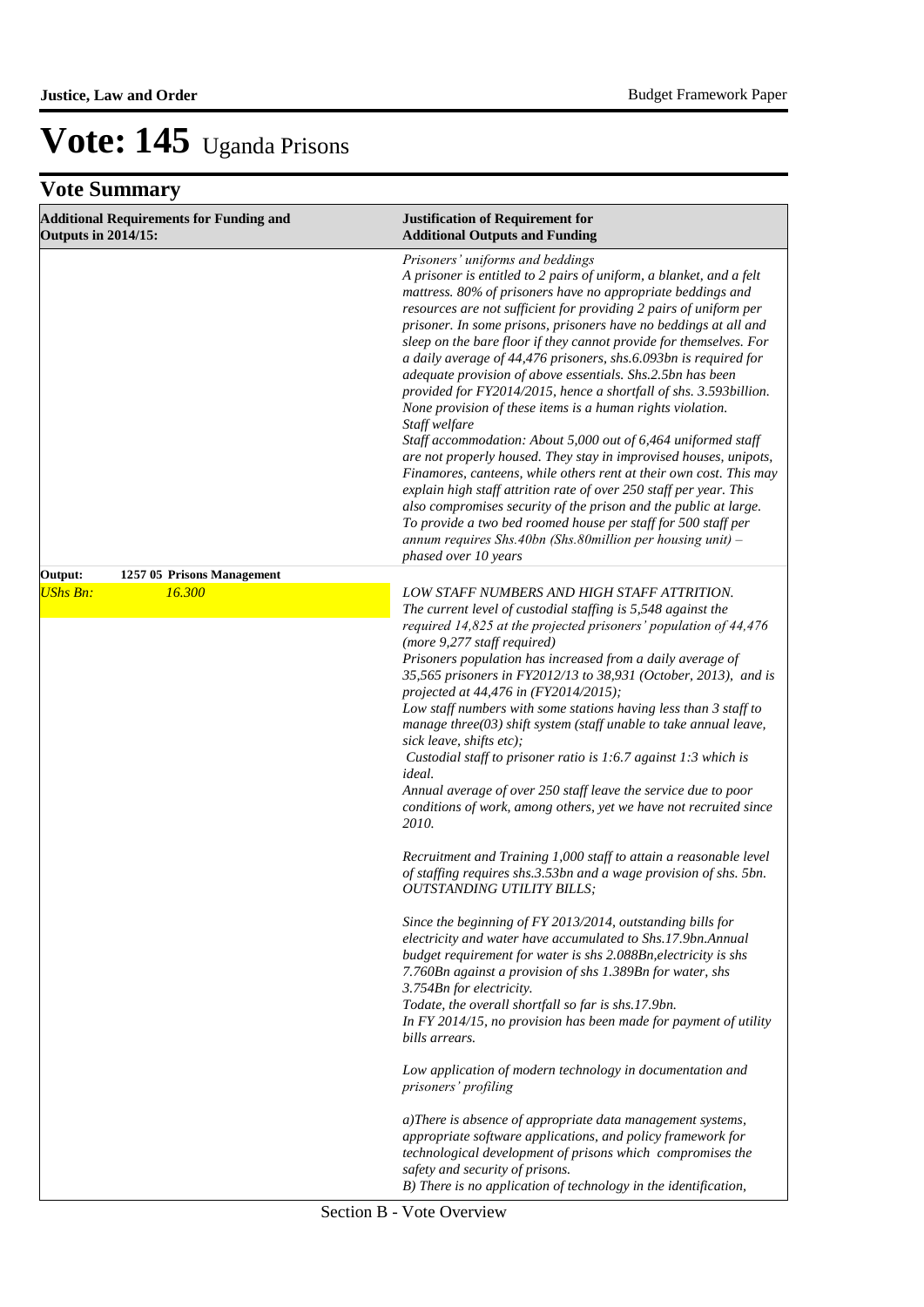| <b>Outputs in 2014/15:</b> | <b>Additional Requirements for Funding and</b>                   | <b>Justification of Requirement for</b><br><b>Additional Outputs and Funding</b>                                                                                                                                                                                                                                                                                                                                                                                                                                                                                                                                                                                                                                                                                                                                                                                                                                                                                                                                          |
|----------------------------|------------------------------------------------------------------|---------------------------------------------------------------------------------------------------------------------------------------------------------------------------------------------------------------------------------------------------------------------------------------------------------------------------------------------------------------------------------------------------------------------------------------------------------------------------------------------------------------------------------------------------------------------------------------------------------------------------------------------------------------------------------------------------------------------------------------------------------------------------------------------------------------------------------------------------------------------------------------------------------------------------------------------------------------------------------------------------------------------------|
|                            |                                                                  | management and control of prisoners in terms of CCTV cameras<br>and bio metric technology.<br>C)The record keeping and management system is manual in all<br>the 236 prisons and 14 prison regions.<br>D)Low ICT development, in terms of hardware, software, and<br>training to facilitate prisoners' identification, classification,<br>segregation, and control.<br>E)Required for providing and sustaining the necessary<br>infrastructure is shs.5.2billion                                                                                                                                                                                                                                                                                                                                                                                                                                                                                                                                                          |
|                            |                                                                  | <b>Prisons Health Services</b>                                                                                                                                                                                                                                                                                                                                                                                                                                                                                                                                                                                                                                                                                                                                                                                                                                                                                                                                                                                            |
|                            |                                                                  | -High TB prevalence of $654/100,000$ (c/f to national rate of<br>300/100,000) and lack of TB isolation facilities.<br>-Limited capacity for TB pre-entry screening services (is done in<br>only 24 out of 236 prisons)<br>-High HIV/AIDs prevalence of approx. 11% among inmates<br>(national rate is $6.4\%$ ).<br>-The coverage of HIV/AIDS services is limited to only 15% of the<br>health units in UPS.<br>-Low staffing of health facilities: 218 (50%) out of 436 posts.<br>-To adequately provide health services in prisons requires an<br>annual provision of shs. 3.8bn against a provision of shs.1.05bn<br>leaving a short fall of shs, 2.75bn.                                                                                                                                                                                                                                                                                                                                                              |
| Output:                    | 1257 75 Purchase of Motor Vehicles and Other Transport Equipment |                                                                                                                                                                                                                                                                                                                                                                                                                                                                                                                                                                                                                                                                                                                                                                                                                                                                                                                                                                                                                           |
| <b>UShs Bn:</b><br>Output: | 9.400<br>1257 80 Construction and Rehabilitation of Prisons      | Misalignment of Courts and Prisons Location<br>This not only affects timely delivery of prisoners but also increases<br>costs of service delivery (fuel and vehicle maintenance). Examples<br>of misalignment are Bubukwanga - Bundibugyo 16km, Butiti to<br>Kyenjojo 21km, Masafu- Busia 15km, Nebbi- Paidha 20km,<br>Kotido - Kaabong 84km, Bubulo- Rwakhaka 14km, Namalu-<br>Nakapiripirit 28km, Amuru- Gulu 70km, Amuru-Kalidima 50km,<br>Tororo-Malaba, 17km, Nebbi-Ragem 28km, Buhweju- Bushenyi<br>40km<br>-Shs. 4.7bn is required to procure 10 buses at a cost of shs.280 m<br>per Bus and shs. 1.9bn for procurement of 10 trucks and 10 pick-<br>ups against a provision of shs. 1.4bn leaving a short fall of shs<br>3.3bn.<br>-Transporting of prisoners to courts (a daily average of 1,491<br>prisoners to 213 courts and case backlog sessions) in terms of<br>vehicle maintenance & Fuel requires shs.3.18bn. Against a<br>provision of shs.1.2bn in FY 2014/15. The overall shortfall is<br>shs.1.98bn. |
| <b>UShs Bn:</b>            | 22.870                                                           | <b>OVERCROWDING AND ASSOCIATED CHALLENGES</b>                                                                                                                                                                                                                                                                                                                                                                                                                                                                                                                                                                                                                                                                                                                                                                                                                                                                                                                                                                             |
|                            |                                                                  | The current prisons carrying capacity is for a daily average of<br>14,908. Current Prisoners' population is 38,931 (Nov 2013);<br>exceeding the available capacity by 24,023 inmates (occupancy<br>level is $261\%$ ); with some prisons housing up to 8 times their<br>designed holding capacities. The overall annual population<br>growth of 8% is not matched with expansion of prisoners'<br>accommodation capacity. This poses a challenge in separating<br>different categories of offenders, to break the cyclic chain of crime<br>and violence<br>Constructing 5 low security prisons per annum at shs.3.8bn                                                                                                                                                                                                                                                                                                                                                                                                     |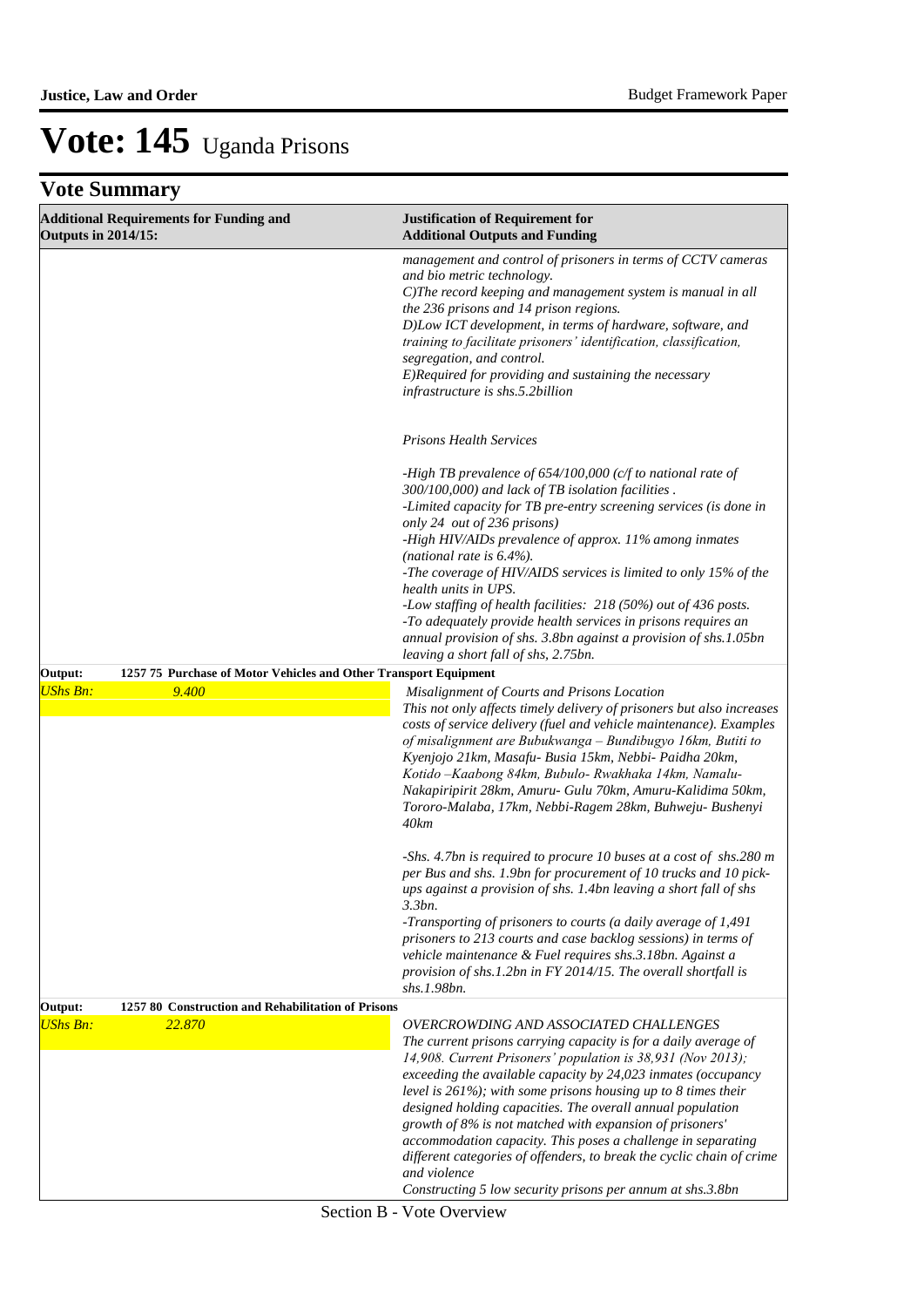### **Vote Summary**

| <b>Additional Requirements for Funding and</b><br><b>Outputs in 2014/15:</b> | <b>Justification of Requirement for</b><br><b>Additional Outputs and Funding</b>                                                                                                                                                                                                                                                                                                                                                                                                                                                                                                                                                                                                                                                                                                                                                                                                                                                                                                                                                                                                   |
|------------------------------------------------------------------------------|------------------------------------------------------------------------------------------------------------------------------------------------------------------------------------------------------------------------------------------------------------------------------------------------------------------------------------------------------------------------------------------------------------------------------------------------------------------------------------------------------------------------------------------------------------------------------------------------------------------------------------------------------------------------------------------------------------------------------------------------------------------------------------------------------------------------------------------------------------------------------------------------------------------------------------------------------------------------------------------------------------------------------------------------------------------------------------|
|                                                                              | requires shs.19.0bn; no provision has been made for construction<br>of prisons.<br>Inadequate and inappropriate physical infrastructure<br>Most of the Prison structures being used today were constructed<br>before independence and have never been renovated. Some<br>prison facilities are so dilapidated and not suitable for human<br>habitation and have since been abandoned; required annual<br>maintenance budget for 236 prisons is shs.1.23bn against the<br>provision of only shs.407 million leaving a short fall of shs. 823m.<br>POOR WATER AND SANITATION SYSTEMS - "NIGHT SOIL<br><b>BUCKET SYSTEM"</b><br>The infrastructure design in most prisons has no provisions for<br>sanitary system. 128 (55%) out of 236 prisons still use "night"<br>soil" bucket system which is degrading and inhuman.<br>Even in places where the waterborne toilets were constructed,<br>sanitation facilities have been stretched beyond capacity and have<br>collapsed especially in major prisons. In FY 2013/14, water<br>borne toilets are being constructed at 40 prisons. |
|                                                                              | To phase out the bucket system in all prisons (88 that will remain)<br>at approximately 30m per prison requires shs2.64bn.                                                                                                                                                                                                                                                                                                                                                                                                                                                                                                                                                                                                                                                                                                                                                                                                                                                                                                                                                         |

*This section discusses how the vote's plans will address and respond to the cross-cutting policy, issues of gender and equity; HIV/AIDS; and the Environment, and other budgetary issues such as Arrears and NTR..* 

#### **(i) Cross-cutting Policy Issues**

#### *(i) Gender and Equity*

Treatment of prisoners in disadvantaged status- Prisoners with HIV/AIDS, female prisoners, foreigners, mentally disordered, civil, the aged or disabled, and prisoners facing death penalty. The Practice of the Service is to provide special Treatment for such categories.

Recruitment of Staff is based on District Quotas which is determined basing on national population figures. In every District, at least one recruit must be female.

Purchase of felt mattresses is targeting female prisoners as some stay with babies in prison - shs.6.8million Catering for the welfare of babies staying with their mothers in prison - shs.105 million has been set aside for the purpose

Gender policy for UPS is being formulated.

#### *(ii) HIV/AIDS*

HIV/AIDS treatment & prevention services in prisons are still below national standards

 HIV/AIDS is one of the leading causes of morbidity and mortality in prisons and it's strongly associated with Tuberculosis (proportion of TB mortality 46.3%, HIV prevalence among TB patients is 64.7%). Opportunistic infections are major causes of death in prisons among HIV patients Shs.201million has been earmarked for HIV/AIDS patients (staff) for Nutritional supplementation and drugs for opportunistic infections

Provision for prisoners is made in the Medical supplies (Drugs & Laboratory Supplies) - shs. 447.8million and Prisoners food for the sick and foreigners- shs. 457million.

#### *(iii) Environment*

Wood fuel is the main source of energy in preparation of prisoners' food - 233 prisons.

Since FY2001/2002, the management of UPS has made deliberate efforts to plant trees for firewood (over 400acres have so far been planted), shs. 50million has been earmarked for planting 100 acres of land with trees